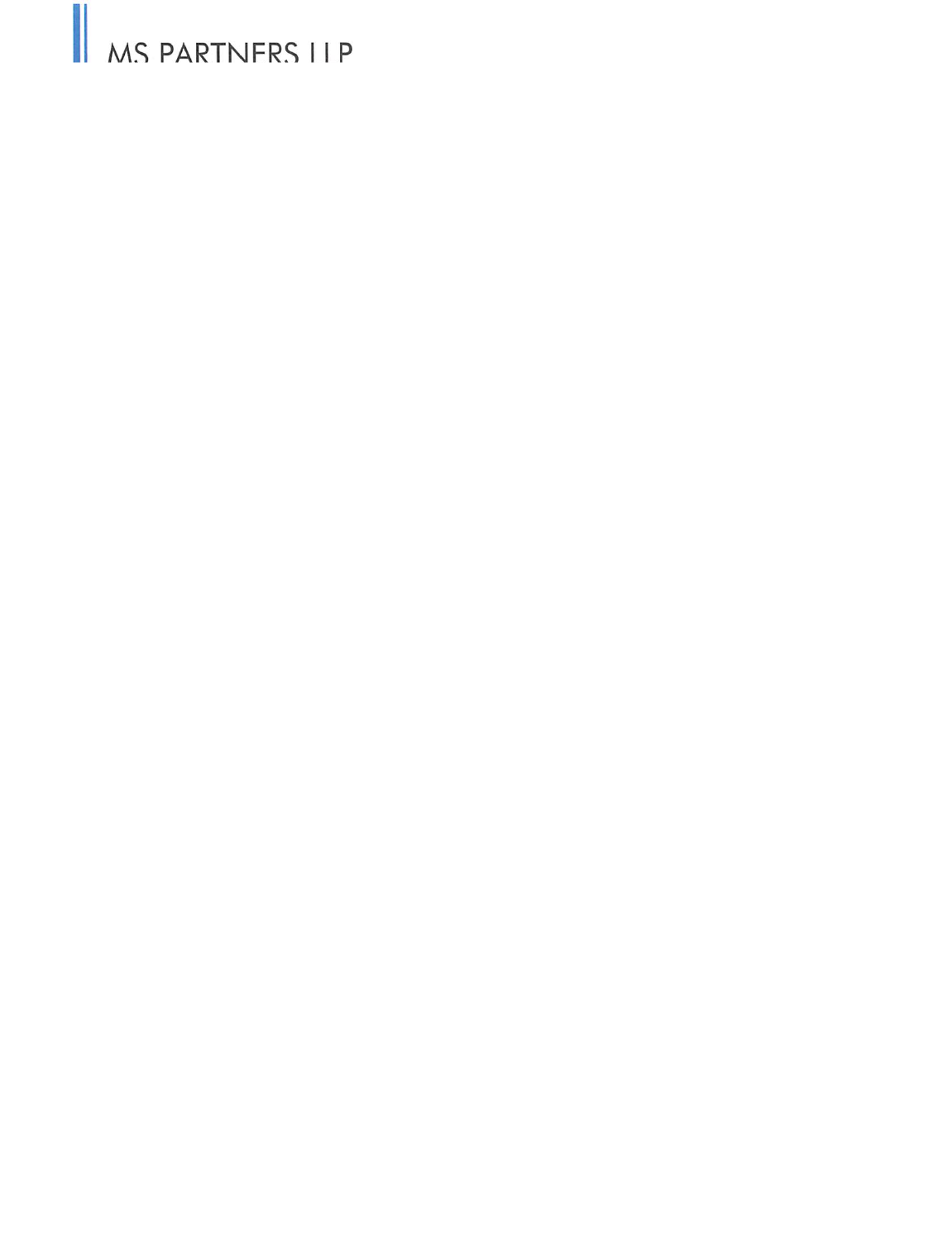In preparing the financial statements, management is responsible for assessing the Company's ability to continue as a going concern, disclosing, as applicable, matters related to going concern and using the going concern basis of accounting unless management either intends to liquidate the Company or to cease operations, or has no realistic alternative but to do so.

Those charged with governance are responsible for overseeing the Company's financial reporting process.

## Auditor's Responsibilities for the Audit of the Financial Statements

Our objectives are to obtain reasonable assurance about whether the financial statements as a whole are free from material misstatement, whether due to fraud or error, and to issue an auditor's report that includes our opinion. Reasonable assurance is a high level of assurance, but is not a guarantee that an audit conducted in accordance with Canadian generally accepted auditing standards will always detect a material misstatement when it exists. Misstatements can arise from fraud or error and are considered material if, individually or in the aggregate, they could reasonably be expected to influence the economic decisions of users taken on the basis of these financial statements.

As part of an audit in accordance with Canadian generally accepted auditing standards, we exercise professional judgment and maintain professional skepticism throughout the audit. We also:

- Identify and assess the risks of material misstatement of the financial statements, whether due to fraud or error, design and perform audit procedures responsive to those risks, and obtain audit evidence that is sufficient and appropriate to provide a basis for our opinion. The risk of not detecting a material misstatement resulting from fraud is higher than for one resulting from error, as fraud may involve collusion, forgery, intentional omissions, misrepresentations, or the override of internal control.
- Obtain an understanding of internal control relevant to the audit in order to design audit procedures that are appropriate in the circumstances, but not for the purpose of expressing an opinion on the effectiveness of the Company's internal control.
- Evaluate the appropriateness of accounting policies used and the reasonableness of accounting estimates and related disclosures made by management.
- Conclude on the appropriateness of management's use of the going concern basis of accounting and, based on the audit evidence obtained, whether a material uncertainty exists related to events or conditions that may cast significant doubt on the Company's ability to continue as a going concern. If we conclude that a material uncertainty exists, we are required to draw attention in our auditor's report to the related disclosures in the financial statements or, if such disclosures are inadequate, to modify our opinion. Our conclusions are based on the audit evidence obtained up to the date of our auditor's report. However, future events or conditions may cause the Company to cease to continue as a going concern.
- Evaluate the overall presentation, structure and content of the financial statements, including the disclosures, and whether the financial statements represent the underlying transactions and events in a manner that achieves fair presentation.

We communicate with those charged with governance regarding, among other matters, the planned scope and timing of the audit and significant audit findings, including any significant deficiencies in internal control that we identify during our audit.

We also provide those charged with governance with a statement that we have complied with relevant ethical requirements regarding independence, and to communicate with them all relationships and other matters that may reasonably be thought to bear on our independence, and where applicable, related safeguards.

The engagement partner on the audit resulting in this independent auditor's report is Nick Miseros.

MS Partners UP

**MS Partners LLP** Licensed Public Accountants

Toronto, Ontario January 25, 2022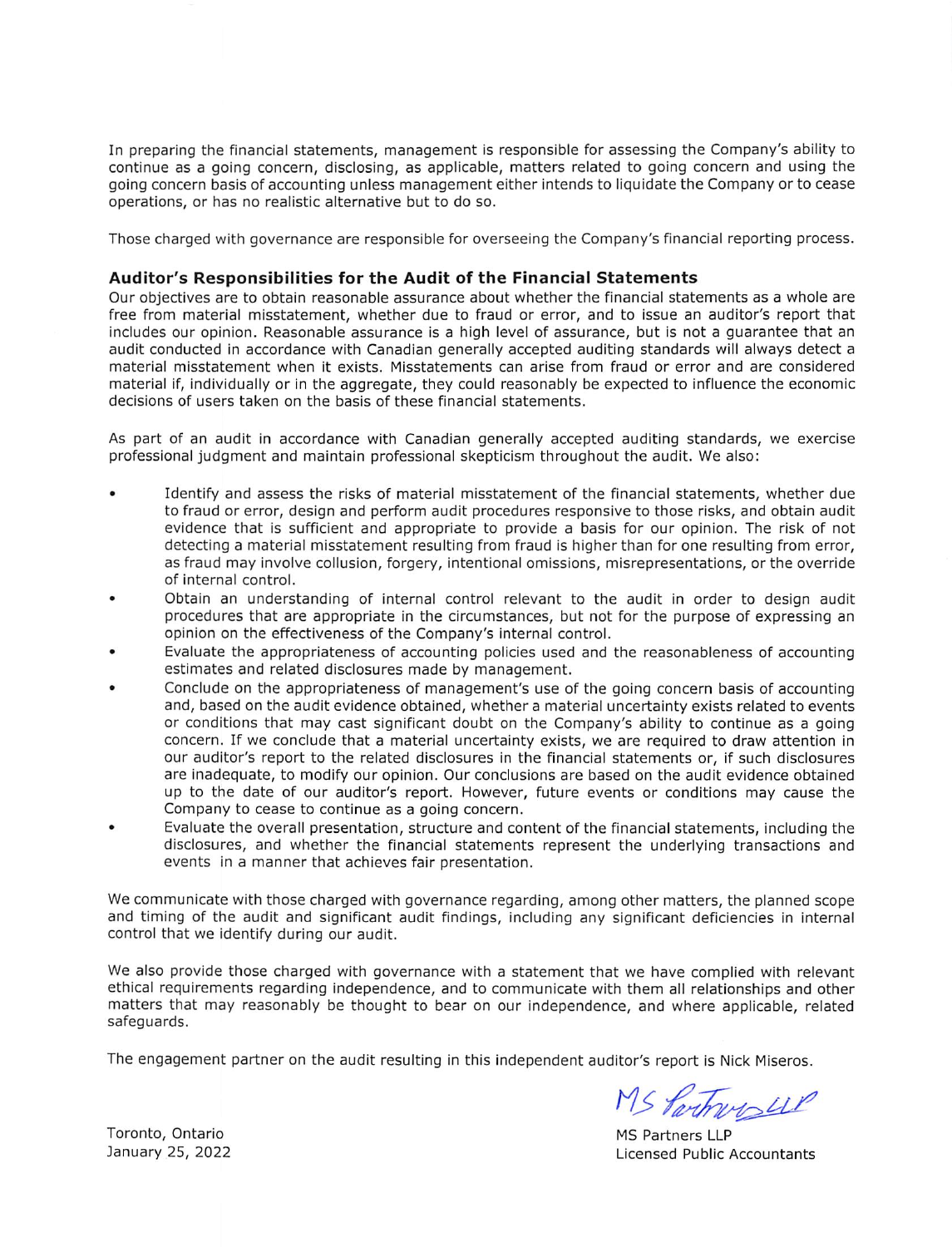## **MANAGEMENT'S RESPONSIBILITY FOR FINANCIAL REPORTING**

The accompanying financial statements of West Red Lake Gold Mines Inc. (the "Company" or "West Red Lake") are the responsibility of the management and Board of Directors of the Company.

The financial statements have been prepared by management, on behalf of the Board of Directors, in accordance with the accounting policies disclosed in the notes to the financial statements. Where necessary, management has made informed judgments and estimates in accounting for transactions which were not complete at the statement of financial position date. In the opinion of management, the financial statements have been prepared within acceptable limits of materiality and are in accordance with all applicable International Financial Reporting Standards.

Management has established processes, which are in place to provide them sufficient knowledge to support management representations that they have exercised reasonable diligence that (i) the financial statements do not contain any untrue statement of material fact or omit to state a material fact required to be stated or that is necessary to make a statement not misleading in light of the circumstances under which it is made, as of the date of and for the periods presented by the financial statements and (ii) the financial statements fairly present in all material respects the financial condition, results of operations and cash flows of the Company, as of the date of and for the years presented by the financial statements.

The Board of Directors is responsible for ensuring that management fulfills its financial reporting responsibilities and for reviewing and approving the financial statements together with other financial information. An Audit Committee assists the Board of Directors in fulfilling this responsibility. The Audit Committee meets with management to review the internal controls over the financial reporting process and the financial statements together with other financial information of the Company. The Audit Committee reports its findings to the Board of Directors for its consideration in approving the financial statements together with other financial information of the Company for issuance to the shareholders.

Management recognizes its responsibility for conducting the Company's affairs in compliance with established financial standards, and applicable laws and regulations, and for maintaining proper standards of conduct for its activities.

*(signed) (signed)* Thomas W. Meredith **John Kontak** John Kontak Executive Chairman, acting as Chief Executive Officer President, acting as Chief Financial Officer

January 25, 2022 Toronto, Canada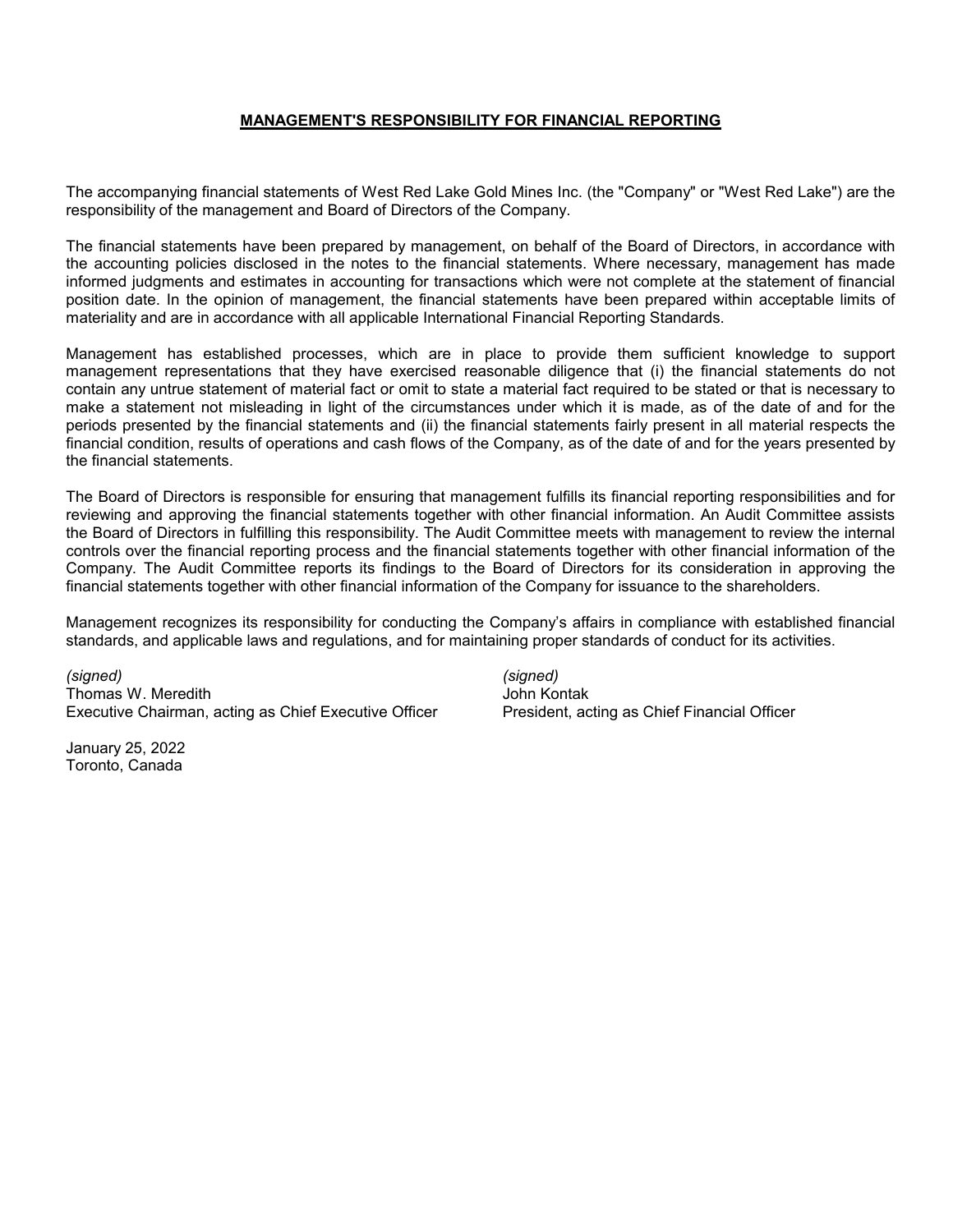# **Statements of Financial Position**

**(Expressed in Canadian Dollars)**

| As at                                                | September 30, September 30,<br>2021 | 2020           |                  |
|------------------------------------------------------|-------------------------------------|----------------|------------------|
| <b>Assets</b><br><b>Current assets</b>               |                                     |                |                  |
| Cash and cash equivalents                            | \$                                  | 50,861         | \$<br>1,948,177  |
| Amounts receivable                                   |                                     | 27,008         | 60,243           |
| Prepaid expenses and deposits                        |                                     | 17,427         | 44,824           |
|                                                      |                                     | 95,296         | 2,053,244        |
| Property and equipment (Note 6)                      |                                     | 13,045         | 17,131           |
| Right-of-use-asset (Note 7)                          |                                     | 35,607         | 45,102           |
| Exploration and evaluation costs (Note 8)            |                                     | 15,263,007     | 13,543,978       |
|                                                      | \$                                  | 15,406,955     | \$<br>15,659,455 |
| <b>Liabilities</b>                                   |                                     |                |                  |
| <b>Current liabilities</b>                           |                                     |                |                  |
| Accounts payable and accrued liabilities (Note 13)   | \$                                  | 159,383 \$     | 121,336          |
| Current portion of lease liability (Note 9)          |                                     | 37,251         | 7,583            |
| Deferred premium on flow-through shares (Note 10(b)) |                                     |                | 97,814           |
|                                                      |                                     | 196,634        | 226,733          |
| Lease liability (Note 9)                             |                                     |                | 37,251           |
| Deferred income tax liabilities (Note 15)            |                                     | 666,576        | 474,700          |
|                                                      |                                     | 863,210        | 738,684          |
| <b>Shareholders' Equity</b>                          |                                     |                |                  |
| Share capital (Note 10)                              |                                     | 28,625,700     | 28,083,098       |
| Reserves                                             |                                     | 10,053,715     | 9,389,061        |
| <b>Deficit</b>                                       |                                     | (24, 135, 670) | (22, 551, 388)   |
|                                                      |                                     | 14,543,745     | 14,920,771       |
|                                                      | S                                   | 15,406,955 \$  | 15,659,455       |

**Subsequent events** (Note 16)

Approved by the Board:

*signed* "Michael Dehn" , Director

**signed "Daniel Crandall"** , Director

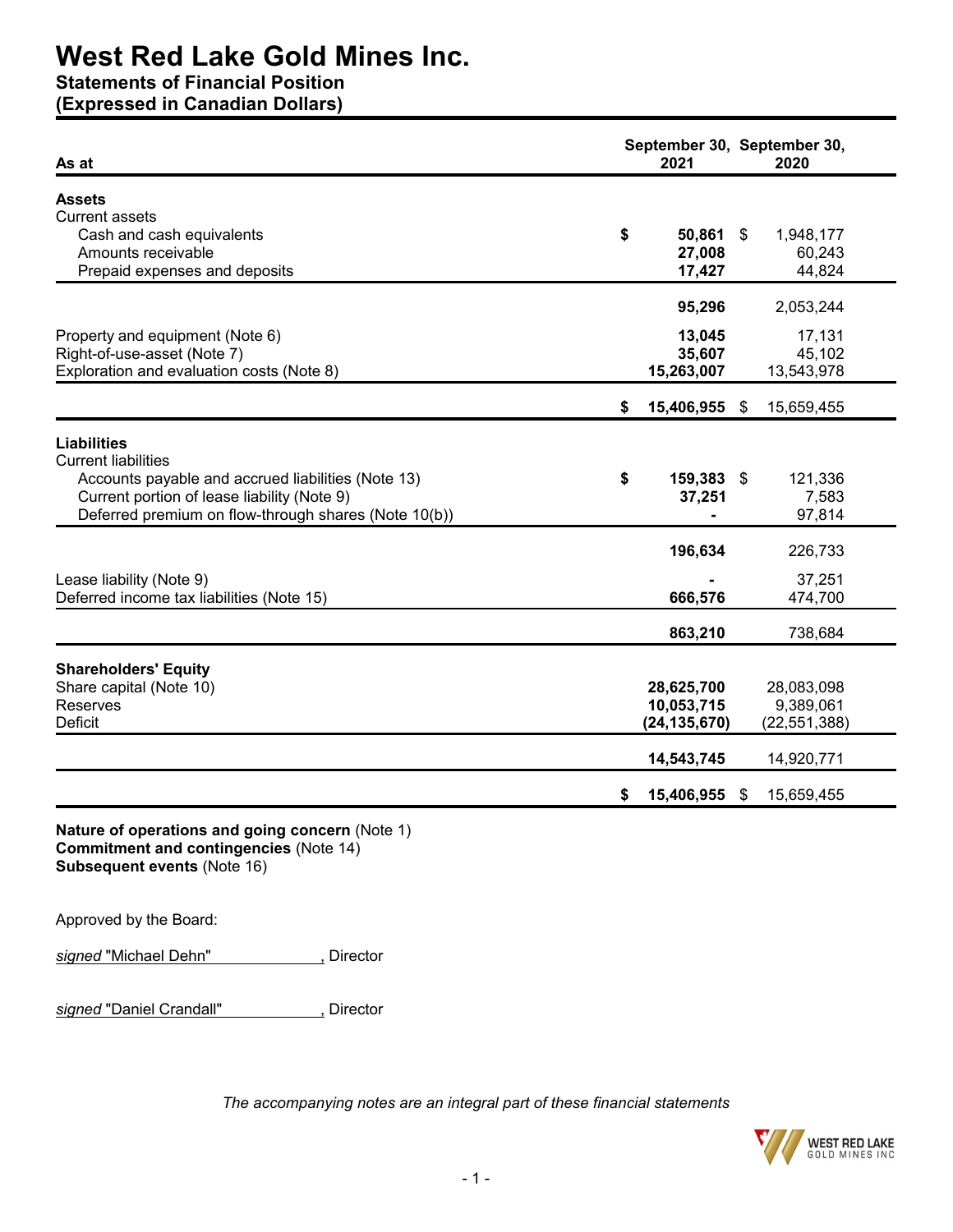# **Statements of Loss and Comprehensive Loss**

**(Expressed in Canadian Dollars)**

|                                                                             | <b>Year Ended</b><br>September 30, |               |  |
|-----------------------------------------------------------------------------|------------------------------------|---------------|--|
|                                                                             | 2021                               | 2020          |  |
| <b>Expenses</b>                                                             |                                    |               |  |
| Professional fees (Note 13)                                                 | \$<br>139,927 \$                   | 155,485       |  |
| Office general and administrative (Note 13)                                 | 29,373                             | (101, 822)    |  |
| Management fees (Note 13)                                                   | 270,000                            | 187,500       |  |
| Shareholder information                                                     | 82,271                             | 82,838        |  |
| Insurance                                                                   | 5,507                              | 1,652         |  |
| Depreciation (Notes 6 and 7)                                                | 13,581                             | 6,653         |  |
| Marketing                                                                   | 3,629                              | 5,935         |  |
| <b>Investor relations</b>                                                   | 385,352                            | 445,050       |  |
| Travel and entertainment                                                    | 5,262                              | 19,267        |  |
| Share-based payments (Note 12)                                              | 580,425                            | 569,315       |  |
| Accretion (Note 9)                                                          | 2,070                              | 576           |  |
|                                                                             | 1,517,397                          | 1,372,449     |  |
| Loss from operations                                                        | (1, 517, 397)                      | (1,372,449)   |  |
| Gain on settlement of debt (Note 10)                                        | 33,567                             | 90,566        |  |
| Loss before taxes for the year                                              | (1,483,830)                        | (1, 281, 883) |  |
| Deferred tax (recovery) (Note 15)                                           | (100, 452)                         | 24,947        |  |
| Loss and comprehensive loss for the year                                    | \$<br>$(1,584,282)$ \$             | (1,256,936)   |  |
| Basic and diluted loss per share                                            | \$<br>$(0.01)$ \$                  | (0.01)        |  |
|                                                                             |                                    |               |  |
| Weighted average number of common shares<br>outstanding - Basic and diluted | 180,639,087                        | 154,082,920   |  |

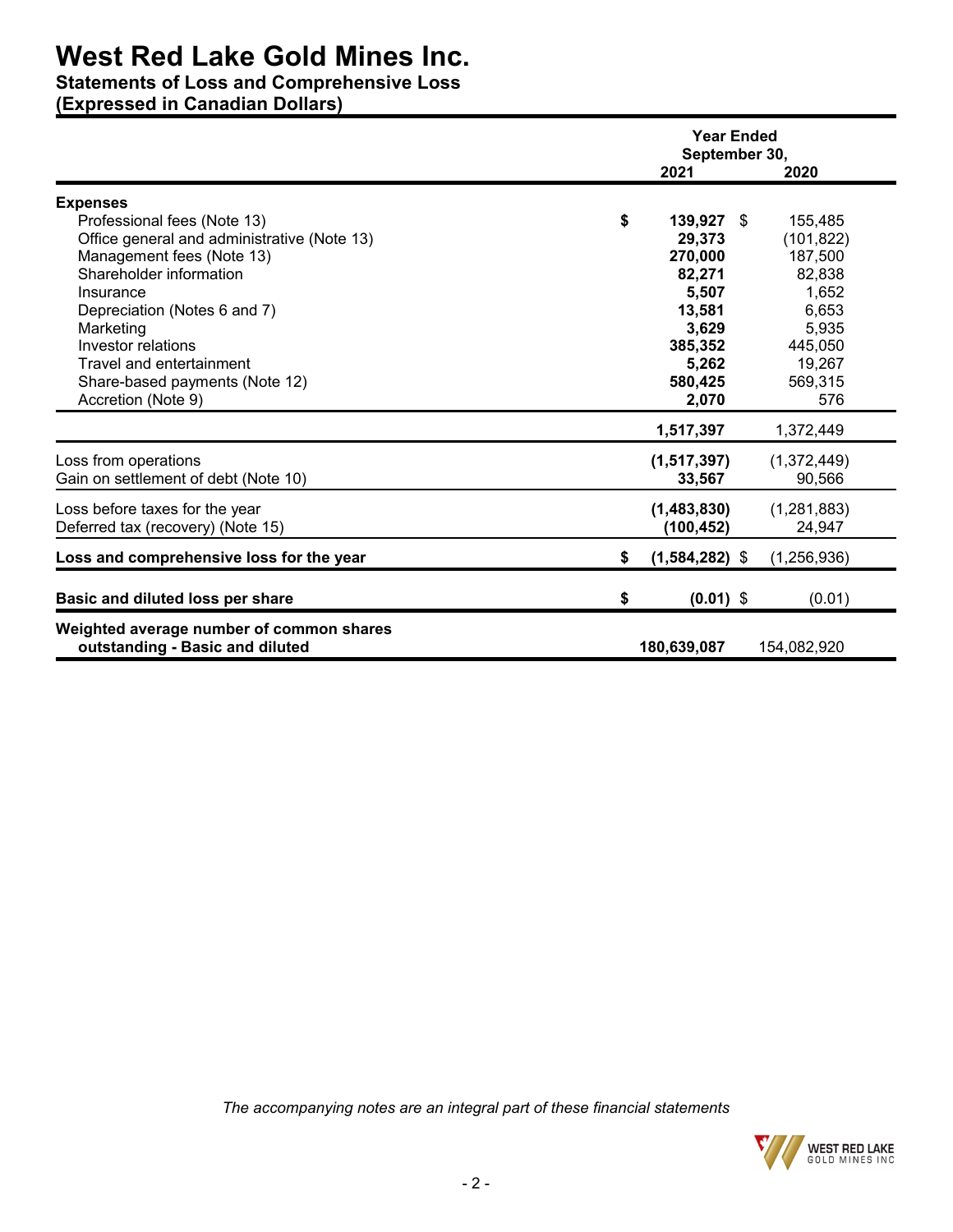# **Statements of Changes in Shareholders' Equity**

**(Expressed in Canadian Dollars)**

|                                               |                            |                              |                                   | <b>Reserves</b>                |                                       |               |
|-----------------------------------------------|----------------------------|------------------------------|-----------------------------------|--------------------------------|---------------------------------------|---------------|
|                                               | Number of<br><b>Shares</b> | <b>Share</b><br>Capital      | <b>Warrants</b><br><b>Reserve</b> | Share-based<br><b>Payments</b> | <b>Deficit</b>                        | Total         |
| Balance, September 30, 2019                   | 139,812,025                | $$25,288,296$ \$             | 291,700                           | 8,091,240<br>-S                | \$(21, 294, 452)                      | 12,376,784    |
| Units issued                                  | 25,870,000                 | 2,604,100                    |                                   |                                |                                       | 2,604,100     |
| Share issue costs                             |                            | (134, 532)                   | 16,000                            |                                |                                       | (118, 532)    |
| Warrants issued                               |                            | (647, 948)                   | 647,948                           |                                |                                       |               |
| Deferred premium on flow-through units issued |                            | (153, 531)                   |                                   |                                |                                       | (153, 531)    |
| Shares issued to settle debt                  | 3,914,653                  | 257,771                      | 9,000                             |                                |                                       | 266,771       |
| <b>Exercise of warrants</b>                   | 4,902,000                  | 487,800                      |                                   |                                |                                       | 487,800       |
| Fair value of warrants exercised              |                            | 176,882                      | (176, 882)                        |                                |                                       |               |
| Exercise of options                           | 1,450,000                  | 145,000                      |                                   |                                |                                       | 145,000       |
| Fair value of options exercised               |                            | 59,260                       |                                   | (59,260)                       |                                       |               |
| Share-based payments                          |                            |                              |                                   | 569,315                        |                                       | 569,315       |
| Net loss for the year                         |                            |                              |                                   |                                | (1, 256, 936)                         | (1, 256, 936) |
| Balance, September 30, 2020                   | 175,948,678                | $$28,083,098$ \$             | 787,766                           | 8,601,295<br>-SS               | $$ (22, 551, 388)$ \$ 14,920,771      |               |
| Units issued                                  | 3,333,400                  | 400,008                      |                                   |                                |                                       | 400,008       |
| Share issue costs                             | 116,669                    | (7,610)                      |                                   |                                |                                       | (7,610)       |
| Warrants issued                               |                            | (111,000)                    | 111,000                           |                                |                                       |               |
| Shares issued to settle debt                  | 1,678,334                  | 167,833                      |                                   |                                |                                       | 167,833       |
| Exercise of warrants                          | 882,000                    | 46,600                       |                                   |                                |                                       | 46,600        |
| Fair value of warrants exercised              |                            | 16,876                       | (16, 876)                         |                                |                                       |               |
| Exercise of options                           | 200,000                    | 20,000                       |                                   |                                |                                       | 20,000        |
| Fair value of options exercised               |                            | 9,895                        |                                   | (9,895)                        |                                       |               |
| Warrant expiry                                |                            |                              | (154, 910)                        | 154,910                        |                                       |               |
| Share-based payments                          |                            |                              |                                   | 580,425                        |                                       | 580,425       |
| Net loss for the year                         |                            |                              |                                   |                                | (1,584,282)                           | (1, 584, 282) |
| Balance, September 30, 2021                   |                            | 182,159,081 \$ 28,625,700 \$ | 726,980 \$                        |                                | 9,326,735 \$(24,135,670) \$14,543,745 |               |

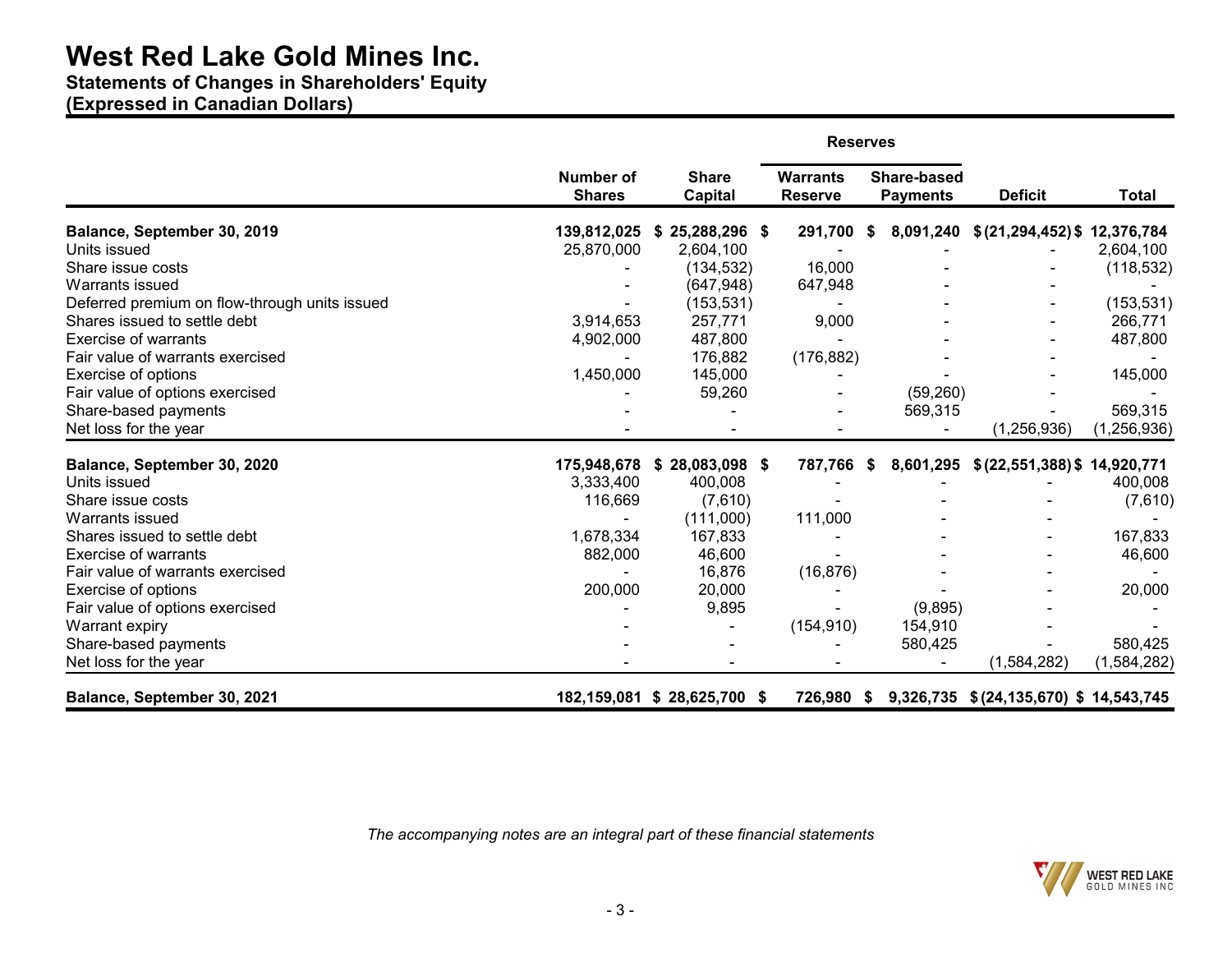# **Statements of Cash Flows**

**(Expressed in Canadian Dollars)**

|                                                                       | <b>Year Ended</b><br>September 30, |               |  |
|-----------------------------------------------------------------------|------------------------------------|---------------|--|
|                                                                       | 2021                               | 2020          |  |
|                                                                       |                                    |               |  |
| <b>Cash flow - Operating activities</b><br>Net loss for the year      | \$<br>$(1,584,282)$ \$             | (1, 256, 936) |  |
| Adjustments for non-cash items:                                       |                                    |               |  |
|                                                                       |                                    |               |  |
| Share-based payments                                                  | 580,425                            | 569,315       |  |
| Depreciation                                                          | 13,581                             | 6,653         |  |
| Accretion                                                             | 2,070                              | 576           |  |
| Deferred income tax (recovery)                                        | 100,452                            | (24, 947)     |  |
| Gain on settlement of debt                                            | (33, 567)                          | (90, 566)     |  |
| Net changes in non-cash working capital balances:                     |                                    |               |  |
| Amounts receivable                                                    | 33,235                             | (41, 976)     |  |
| Prepaid expenses and deposits                                         | 27,397                             | (10, 518)     |  |
| Accounts payable and accrued liabilities                              | 247,508                            | 159,104       |  |
|                                                                       | (613, 181)                         | (689, 295)    |  |
| <b>Cash flow - Investing activities</b>                               |                                    |               |  |
| Exploration and evaluation costs - acquisition                        | (10,000)                           | (10,000)      |  |
| Exploration and evaluation costs - exploration, net of reimbursements | (1,717,090)                        | (1,018,070)   |  |
| Additions to property and equipment                                   |                                    | (5,035)       |  |
|                                                                       |                                    |               |  |
|                                                                       | (1,727,090)                        | (1,033,105)   |  |
| <b>Cash flow - Financing activities</b>                               |                                    |               |  |
| Issue of units, net of issue costs                                    | 386,008                            | 2,446,068     |  |
| Repayment of obligation under capital lease                           | (9,653)                            | (3,218)       |  |
| Proceeds on exercise of warrants                                      | 46,600                             | 487,800       |  |
| Proceeds on exercise of options                                       | 20,000                             | 145,000       |  |
|                                                                       |                                    |               |  |
|                                                                       | 442,955                            | 3,075,650     |  |
| Change during the year                                                | (1,897,316)                        | 1,353,250     |  |
| Cash and cash equivalents, beginning of year                          | 1,948,177                          | 594,927       |  |
| Cash and cash equivalents, end of year                                | \$<br>50,861<br>\$                 | 1,948,177     |  |

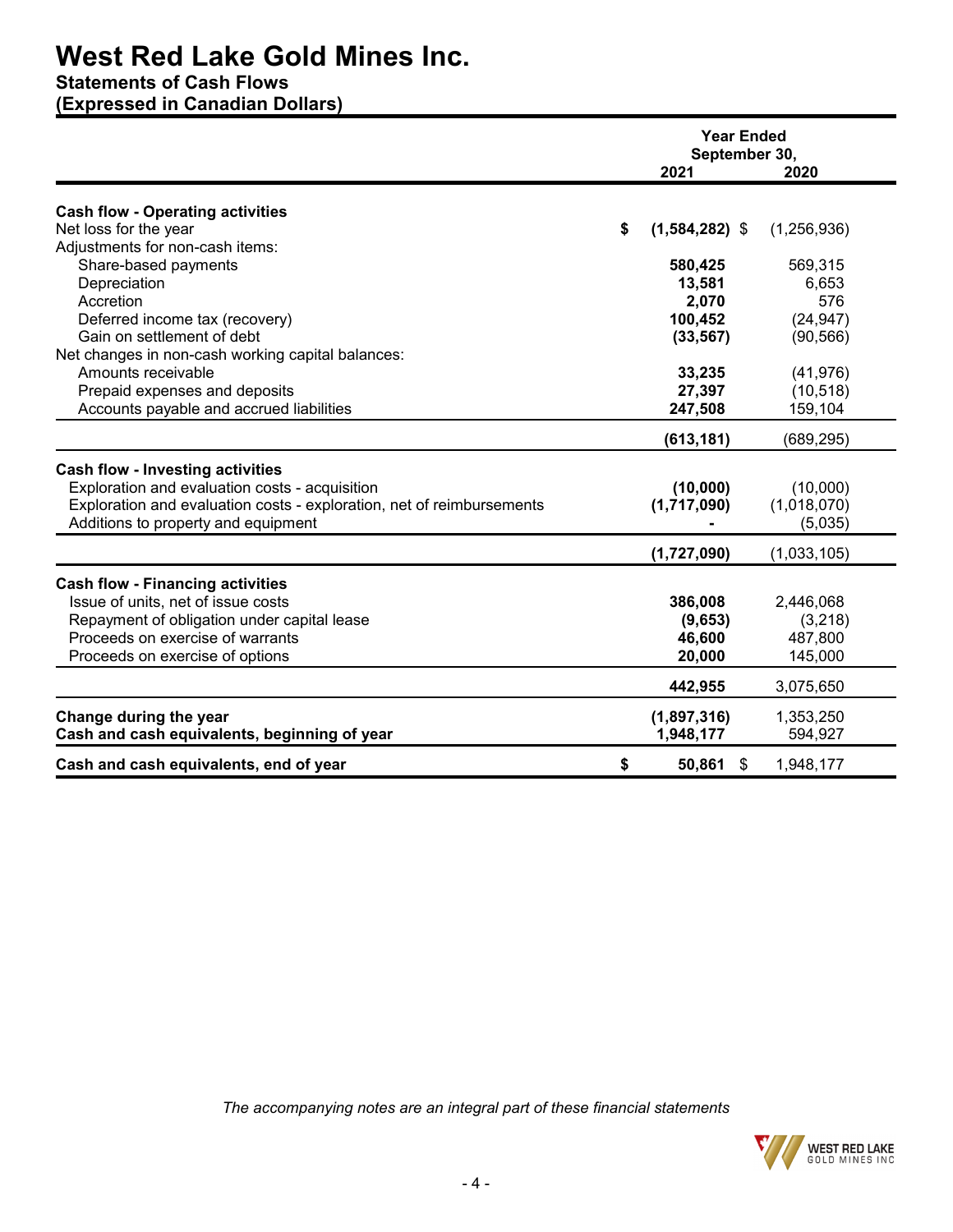# **West Red Lake Gold Mines Inc. Notes to Financial Statements Years Ended September 30, 2021 and 2020 (Expressed in Canadian Dollars)**

#### **1. Nature of operations and going concern**

West Red Lake Gold Mines Inc. (the "Company") was incorporated on November 29, 1991 under the Business Corporations Act (Ontario). On May 30, 2012, the Company changed its name from "Hy Lake Gold Inc." to "West Red Lake Gold Mines Inc.". Effective June 29, 2012 the common shares of West Red Lake commenced trading on the Canadian Securities Exchange ("CSE") under the trading symbol RLG and prior to that it traded under the symbol HYL.

The Company commenced its current business activities of acquiring, exploring and developing mineral properties on October 1, 2005. Substantially all of the efforts of the Company are devoted to these business activities. To date the Company has not earned significant revenue and is considered to be in the exploration stage. The ability of the Company to carry out its business plan rests with its ability to secure equity and other financing.

As at September 30, 2021, the Company had a negative working capital of \$101,338 (September 30, 2020 working capital of \$1,826,511), had not yet achieved profitable operations, has accumulated losses of \$24,135,670 (September 30, 2020 - \$22,551,388) and expects to incur further losses in the development of its business. These material uncertainties may cast significant doubt upon the Company's ability to continue as a going concern. The Company is in the exploration stage and has no proven reserves or production relating to its operations. The application of the going concern assumption is dependent upon the Company's ability to generate future profitable operations and obtain necessary financing to do so.

Management believes the Company has or can obtain sufficient financing to cover planned operations throughout the next twelve month period. Management plans on securing additional financing through the issue of new equity, among other things. There is no assurance that these initiatives will be successful.

These financial statements have been prepared on the basis of accounting principles applicable to a "going concern", which assume that the Company will continue in operation for the foreseeable future and will be able to realize its assets and discharge its liabilities in the normal course of operations. The business of mining and exploring for minerals involves a high degree of risk and there is no guarantee that the Company's exploration programs will yield positive results or that the Company will be able to obtain the necessary financing to carry out the exploration and development of its mineral property interests.

Management believes the going concern assumption to be appropriate for these financial statements. If the going concern assumption was not appropriate, adjustments might be necessary to the carrying value of the assets and liabilities, reported revenues and expenses, and the balance sheet classifications used in the financial statements.

The recoverability of the carrying value of exploration properties and the Company's continued existence is dependent upon the preservation of its interests in the underlying properties, the development of economically recoverable reserves, the achievement of profitable operations, or the ability of the Company to raise additional financing, if necessary, or alternatively upon the Company's ability to dispose of its interests on an advantageous basis. Changes in future conditions could require material write-downs of the carrying values.

Although the Company has taken steps to verify title to the properties in which it has an interest, in accordance with industry standards for the current stage of exploration of such properties, these procedures do not guarantee the Company's title. Property title may be subject to government licensing requirements or regulations, unregistered prior agreements, undetected defects, unregistered claims, native land claims, and non-compliance with regulatory and environmental requirements.

The primary office of the Company is located at 82 Richmond Street East, Suite 200, Toronto, Ontario M5C 1P1.

In March 2020, the COVID-19 outbreak was declared a global pandemic by the World Health Organization. The situation is dynamic and the ultimate duration and magnitude of the impact on the economy, capital markets and the Company's financial position cannot be reasonably estimated at this time. The Company is monitoring developments and will adapt its business plans accordingly. The actual and threatened spread of COVID-19 globally could adversely impact the Company's ability to carry out its plans and raise capital.

The Government of Ontario allows mining activity to continue pursuant to regulations related to COVID-19 and therefore the Company continues to plan and carry out exploration activities.

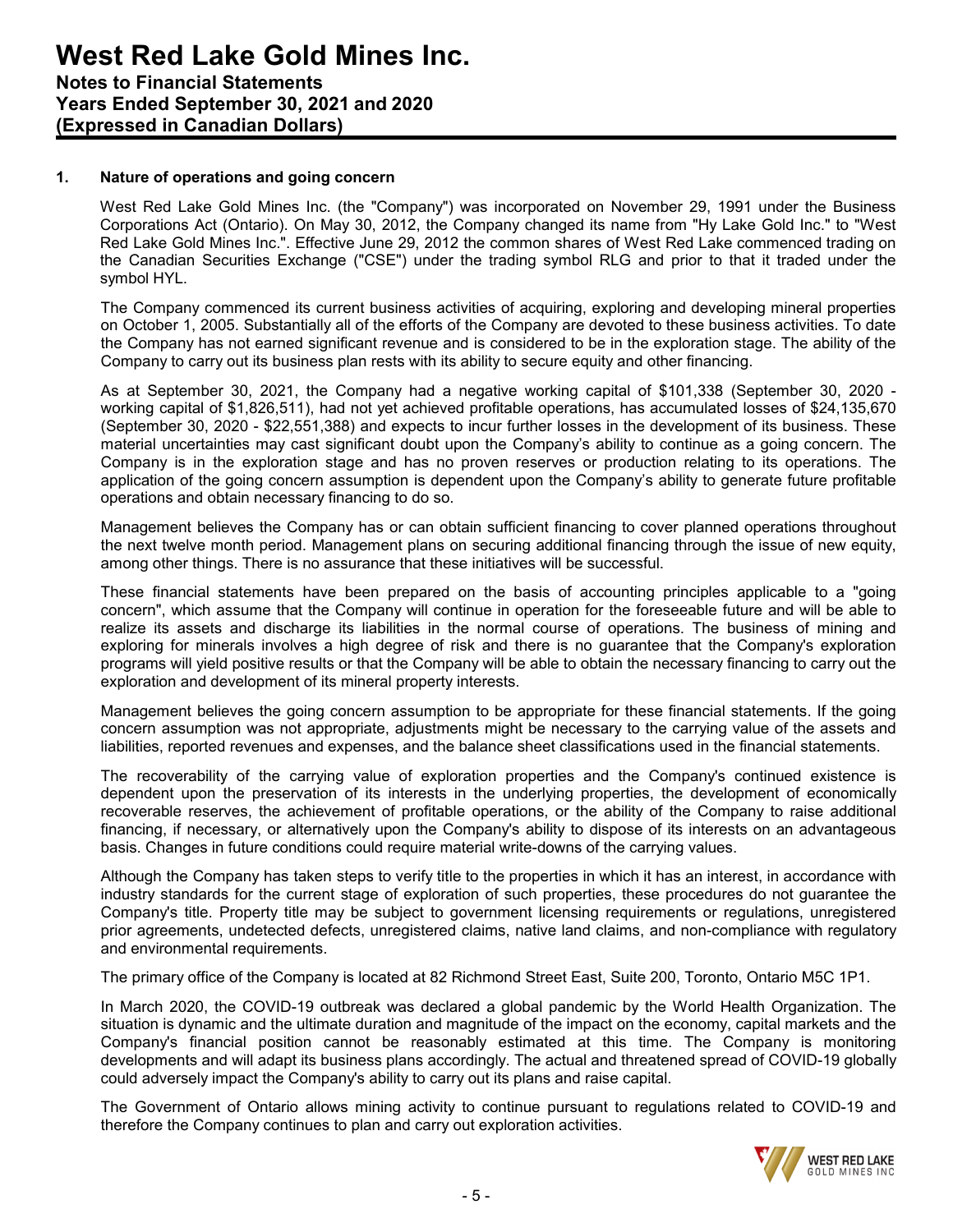## **2. Statement of compliance**

The Company applies International Financial Reporting Standards ("IFRS") as issued by the International Accounting Standards Board ("IASB") and interpretations issued by the International Financial Reporting Interpretations Committee ("IFRIC"). The policies applied in these financial statements are based on IFRSs issued and outstanding as of January 25, 2022, the date the Board of Directors approved the statements.

## **3. Significant accounting policies**

(a) Basis of presentation

These financial statements have been prepared on a historical cost basis, with the exception of financial instruments classified as at fair value through profit or loss, which are measured at fair value. All items were initially recorded at fair value.

The functional currency of the Company is the Canadian dollar.

(b) Financial assets and liabilities

#### **Recognition**

The Company recognizes a financial asset or financial liability on the statement of financial position when it becomes party to the contractual provisions of the financial instrument. Financial assets are initially measured at fair value, and are derecognized either when the Company has transferred substantially all the risks and rewards of ownership of the financial asset, or when cash flows expire. Financial liabilities are initially measured at fair value and are derecognized when the obligation specified in the contract is discharged, cancelled or expired.

A write-off of a financial asset (or a portion thereof) constitutes a derecognition event. Write-off occurs when the Company has no reasonable expectations of recovering the contractual cash flows on a financial asset.

#### Classification and measurement

The Company determines the classification of its financial instruments at initial recognition. Financial assets and financial liabilities are classified according to the following measurement categories:

- i) those to be measured subsequently at fair value, either through profit or loss ("FVTPL") or through other comprehensive income ("FVTOCI"); and
- ii) those to be measured subsequently at amortized cost.

The classification and measurement of financial assets after initial recognition at fair value depends on the business model for managing the financial asset and the contractual terms of the cash flows. Financial assets that are held within a business model whose objective is to collect the contractual cash flows, and that have contractual cash flows that are solely payments of principal and interest on the principal outstanding, are generally measured at amortized cost at each subsequent reporting period. All other financial assets are measured at their fair values at each subsequent reporting period, with any changes recorded through profit or loss or through other comprehensive income (which designation is made as an irrevocable election at the time of recognition).

After initial recognition at fair value, financial liabilities are classified and measured at either:

- i) amortized cost;
- ii) FVTPL, if the Company has made an irrevocable election at the time of recognition, or when required (for items such as instruments held for trading or derivatives); or,
- iii) FVTOCI, when the change in fair value is attributable to changes in the Company's credit risk.

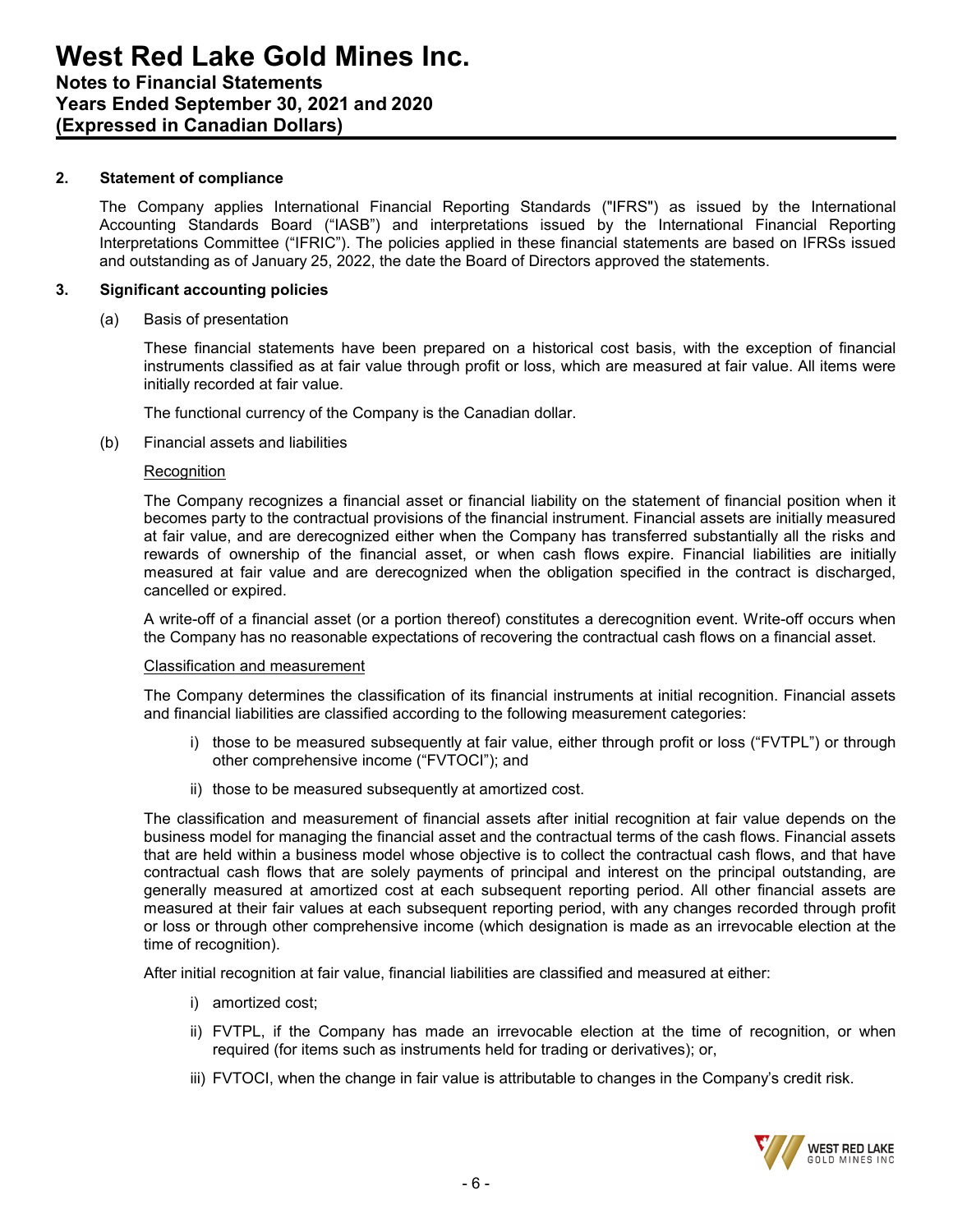# **Notes to Financial Statements Years Ended September 30, 2021 and 2020 (Expressed in Canadian Dollars)**

## **3. Significant accounting policies (Continued)**

(b) Financial assets and liabilities (Continued)

#### Classification and measurement (Continued)

The Company reclassifies financial assets when and only when its business model for managing those assets changes. Financial liabilities are not reclassified.

Transaction costs that are directly attributable to the acquisition or issuance of a financial asset or financial liability classified as subsequently measured at amortized cost are included in the fair value of the instrument on initial recognition. Transaction costs for financial assets and financial liabilities classified at fair value through profit or loss are expensed in profit or loss.

The Company's financial asset consists of cash and cash equivalents, which are classified and measured at FVTPL, with realized and unrealized gains or losses related to changes in fair value reported in net loss.

The Company's financial liabilities consist of accounts payable and accrued liabilities, which are classified and measured at amortized cost using the effective interest method. Interest expense is reported in net loss.

#### Impairment

The Company assesses all information available, including on a forward-looking basis the expected credit losses associated with any financial assets carried at amortized cost. The impairment methodology applied depends on whether there has been a significant increase in credit risk. To assess whether there is a significant increase in credit risk, the Company compares the risk of a default occurring on the asset as at the reporting date with the risk of default as at the date of initial recognition based on all information available, and reasonable and supportive forward-looking information.

(c) Cash and cash equivalents

Cash and cash equivalents consist of cash on hand, deposits in banks and highly liquid short-term interest bearing investments.

(d) Income taxes

Income tax expense consists of current and deferred tax expense. Current and deferred tax are recognized in profit or loss except to the extent that it relates to items recognized directly in equity or other comprehensive income.

Current tax is recognized and measured at the amount expected to be recovered from or payable to the taxation authorities based on the income tax rates enacted or substantively enacted at the end of the reporting period and includes any adjustment to taxes payable in respect of previous years.

Deferred tax is recognized on any temporary differences between the carrying amounts of assets and liabilities in the financial statements and the corresponding tax bases used in the computation of taxable earnings. Deferred tax assets and liabilities are measured at the tax rates that are expected to apply in the period when the asset is realized and the liability is settled. The effect of a change in the enacted or substantively enacted tax rates is recognized in net earnings and comprehensive income or in equity depending on the item to which the adjustment relates.

Deferred tax assets are recognized to the extent future recovery is probable. At each reporting period end, deferred tax assets are reduced to the extent that it is no longer probable that sufficient taxable earnings will be available to allow all or part of the asset to be recovered.

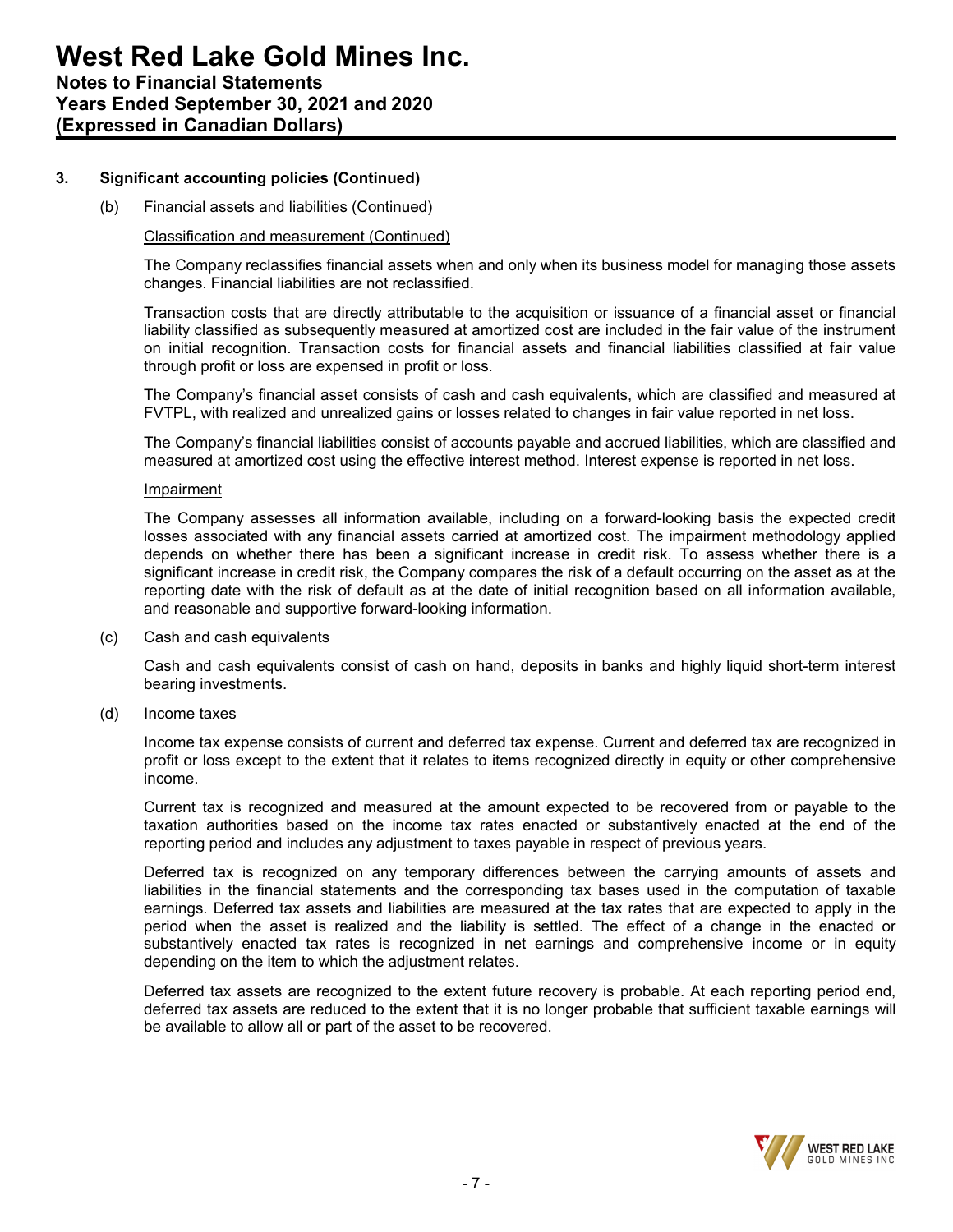# **3. Significant accounting policies (Continued)**

(e) Per share information

Basic loss per share is computed by dividing the loss for the year available to common shareholders by the weighted average number of shares outstanding during the year. Diluted loss per share is computed similarly to basic loss per share except that the weighted average shares outstanding are increased to include additional shares for the assumed exercise of stock options and warrants, if dilutive. The number of additional shares is calculated by assuming that outstanding stock options and warrants were exercised and that the proceeds from such exercises were used to acquire common stock at the average market price during the year. Options and warrants are anti-dilutive and, therefore, have not been taken into account in the per share calculations.

(f) Restoration, rehabilitation and environmental obligations

A legal or constructive obligation to incur restoration, rehabilitation and environmental costs may arise when environmental disturbance is caused by the exploration, development or ongoing production of a mineral property interest. Such costs arising from the decommissioning of plant and other site preparation work, discounted to their net present value, are provided for and capitalized at the start of each project to the carrying amount of the asset, as soon as the obligation to incur such costs arises. Discount rates using a pretax rate that reflects the time value of money are used to calculate the net present value. These costs are charged against profit or loss over the economic life of the related asset, through amortization using either a unit-of-production or the straight-line method as appropriate. The related liability is adjusted for each period for the unwinding of the discount rate and for changes to the current market based discount rate, amount or timing of the underlying cash flows needed to settle the obligation. Costs for restoration of subsequent site damage that is created on an ongoing basis during production are provided for at their net present values and charged against profits as extraction progresses.

The Company has no material restoration, rehabilitation and environmental costs as the disturbance to date is minimal.

(g) Exploration and evaluation costs

Prior to obtaining property exploration rights, all costs incurred on properties are expensed. Subsequent to obtaining exploration rights, the Company follows the practice of capitalizing all costs relating to the acquisition of, exploration for and development of mineral properties. Such costs include, but are not exclusive to geological and geophysical studies, exploratory drilling and sampling. The aggregate costs related to abandoned mineral properties are charged to operations at the time of any abandonment or when it has been determined that there is evidence of a permanent impairment. An impairment charge relating to a mineral property is subsequently reversed when new exploration results or actual or potential proceeds on sale or farmout of the property result in a revised estimate of the recoverable amount but only to the extent that this does not exceed the original carrying value of the property that would have resulted if no impairment had been recognized.

The recoverability of amounts shown for exploration and evaluation assets is dependent upon the discovery of economically recoverable reserves, the ability of the Company to obtain financing to complete development of the properties, and on future production or proceeds of disposition.

The Company recognizes reimbursements as a reduction in exploration and evaluation costs, costs recovered on mineral properties when amounts are received. Any reimbursement in excess of the carrying amounts are recognized in income.

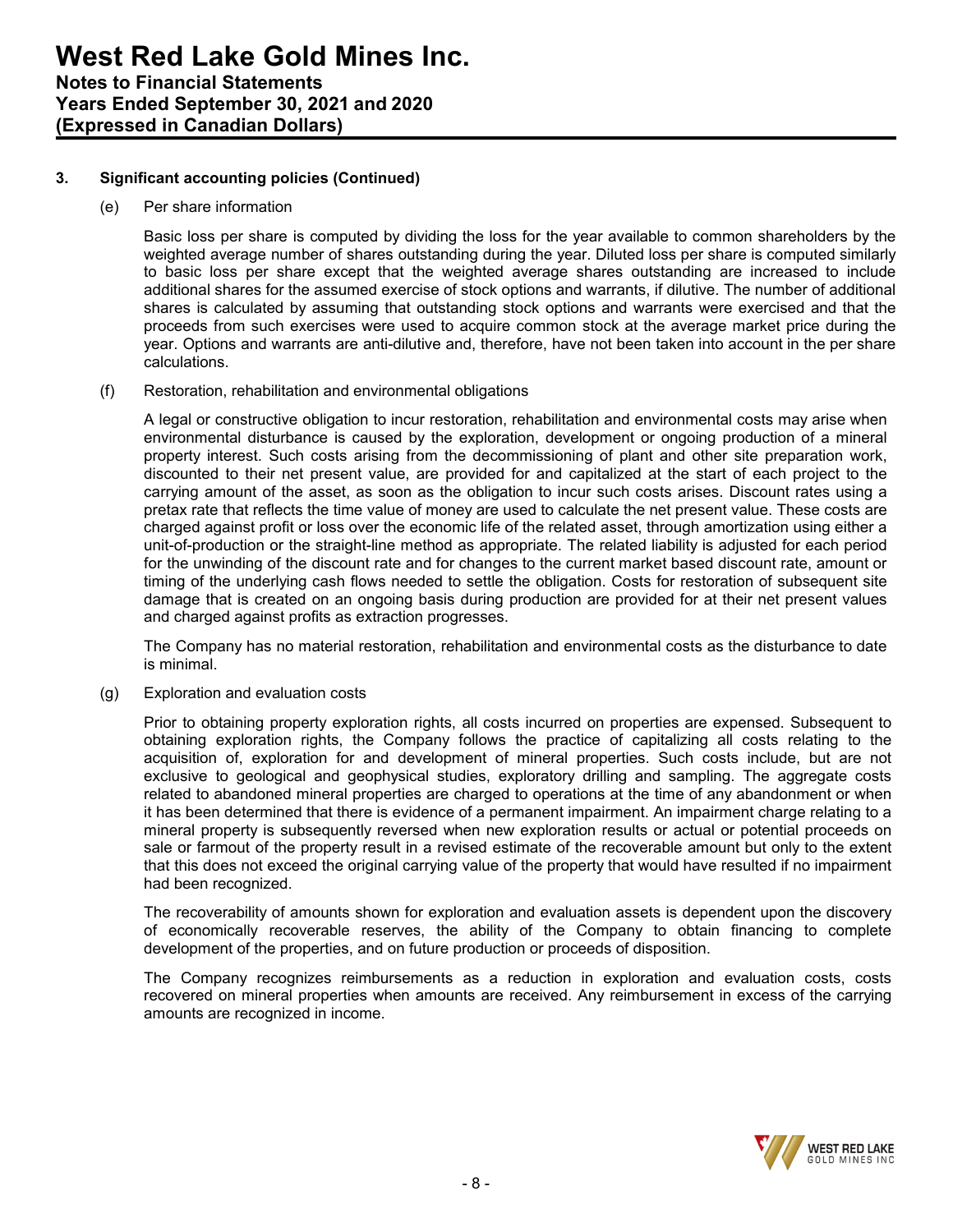# **West Red Lake Gold Mines Inc. Notes to Financial Statements Years Ended September 30, 2021 and 2020**

**(Expressed in Canadian Dollars)**

## **3. Significant accounting policies (Continued)**

(g) Exploration and evaluation costs (Continued)

All capitalized exploration and evaluation expenditures are monitored for indications of impairment. Where a potential impairment is indicated, assessments are performed for each area of interest. To the extent that an exploration expenditure is not expected to be recovered, it is charged to the results of operations. Exploration areas where reserves have been discovered, but require major capital expenditure before production can begin, are continually evaluated to ensure that commercial quantities of reserves exist or to ensure that additional exploration work is underway as planned.

(h) Provisions

A provision is recognized when the Company has a present legal or constructive obligation as a result of a past event, it is probable that an outflow of economic benefits will be required to settle the obligation, and the amount of the obligation can be reliably estimated. If the effect is material, provisions are determined by discounting the expected future cash flows at a pre-tax rate that reflects current market assessments of the time value of money and, where appropriate, the risks specific to the liability.

The Company had no material provisions at September 30, 2021 or September 30, 2020.

(i) Property and equipment

Equipment or property is carried at cost, less accumulated depreciation and accumulated impairment losses.

The cost of an item of equipment or property consists of the purchase price, any costs directly attributable to bringing the asset to the location and condition necessary for its intended use and an initial estimate of the costs of dismantling and removing the item and restoring the site on which it is located.

Amortization of equipment or property commences when the asset is available for use. Equipment or property is amortized over its estimated useful life using the declining-balance method, which is based on the cost of an item of equipment or property, less its estimated residual value. The following rates are used:

| Computer equipment      | 30%        |
|-------------------------|------------|
| Machinery and equipment | <b>20%</b> |
| Vehicles                | 30%        |

An asset's residual value, useful life and depreciation method are reviewed, and adjusted if appropriate, on an annual basis.

An item of equipment or property is de-recognized upon disposal or when no future economic benefits are expected to arise from the continued use of the asset. Any gain or loss arising on disposal of the asset, determined as the difference between the net disposal proceeds and the carrying amount of the asset, is recognized in profit or loss in the statements of comprehensive income or loss.

Where an item of equipment or property consists of major components with different useful lives, the components are accounted for as separate items of property, plant and equipment. Expenditures incurred to replace a component of an item of equipment that is accounted for separately, including major inspection and overhaul expenditures, are capitalized.

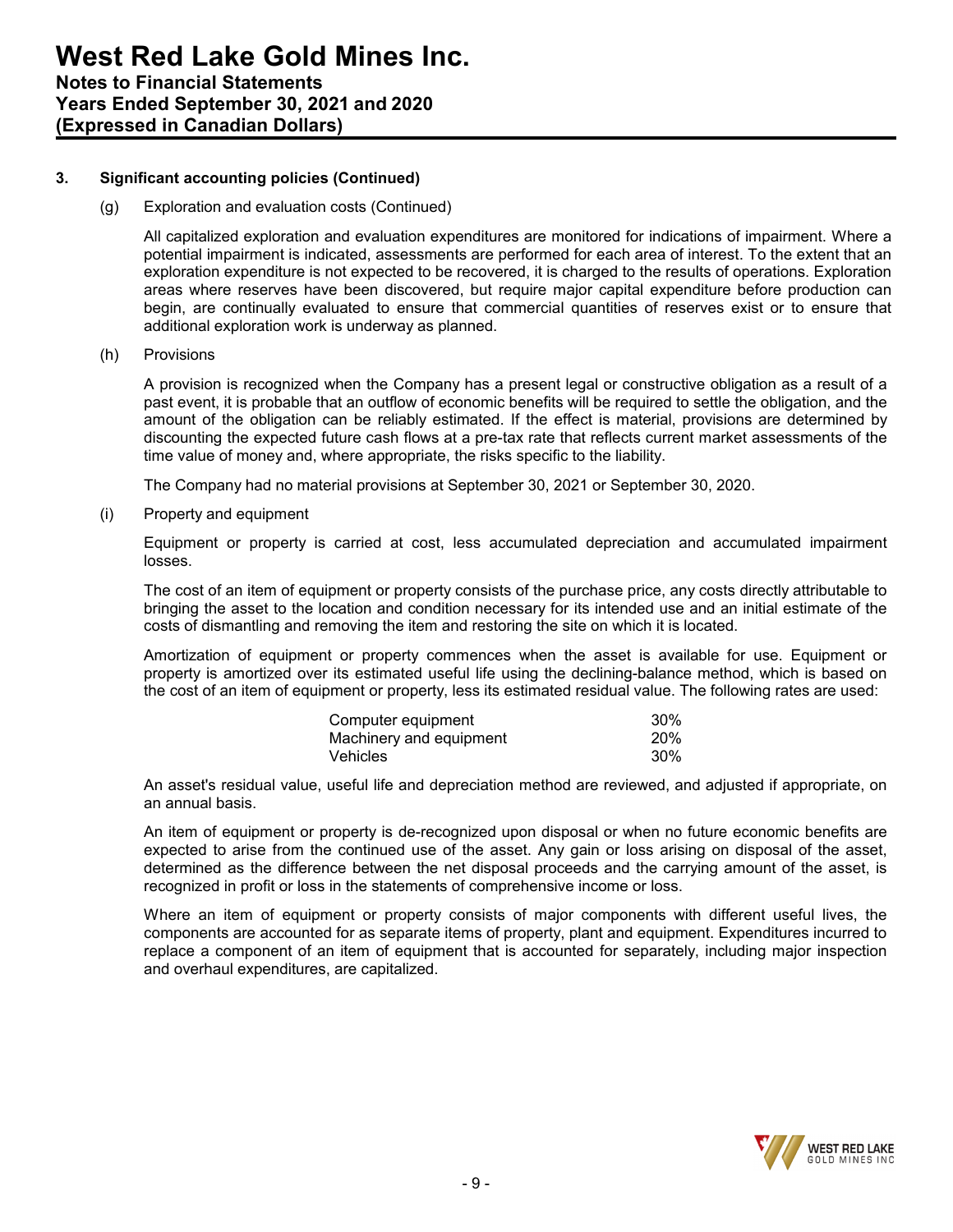# **West Red Lake Gold Mines Inc. Notes to Financial Statements Years Ended September 30, 2021 and 2020 (Expressed in Canadian Dollars)**

## **3. Significant accounting policies (Continued)**

(j) Leases and right-of-use assets

At inception of a contract, the Company assesses whether a contract is, or contains, a lease. Contracts that convey the right to control the use of an identified asset for a period of time in exchange for consideration are accounted for as leases giving rise to right-of-use assets.

At the commencement date, a right-of-use asset is measured at cost, where cost comprises: (a) the amount of the initial measurement of the lease liability; (b) any lease payments made at or before the commencement date, less any lease incentives received; (c) any initial direct costs incurred by the Company; and (d) an estimate of costs to be incurred by the Company in dismantling and removing the underlying asset, restoring the site on which it is located or restoring the underlying asset to the condition required by the terms and conditions of the lease, unless those costs are incurred to produce inventories.

The Company subsequently measures a right-of-use asset at cost less any accumulated depreciation and any accumulated impairment losses; and adjusted for any re-measurement of the lease liability. Right-of-use assets are depreciated over the shorter of the asset's useful life and the lease term.

A lease liability is initially measured at the present value of the unpaid lease payments. Subsequently, the Company measures a lease liability by: (a) increasing the carrying amount to reflect interest on the lease liability; (b) reducing the carrying amount to reflect the lease payments made; and (c) remeasuring the carrying amount to reflect any reassessment or lease modifications, or to reflect revised in-substance fixed lease payments. Each lease payment is allocated between repayment of the lease principal and interest. Interest on the lease liability in each period during the lease term is allocated to produce a constant periodic rate of interest on the remaining balance of the lease liability. Except where the costs are included in the carrying amount of another asset, the Company recognizes in profit or loss (a) the interest on a lease liability and (b) variable lease payments not included in the measurement of a lease liability in the period in which the event or condition that triggers those payments occurs.

The Company elected to not recognize right-of-use assets and lease liabilities that have a lease term of 12 months or less and leases of low-value assets. The lease payments associated with these leases are charged directly to profit on a straight-line basis over the lease term.

(k) Share-based payment transactions

The fair value of equity-settled share options granted to employees is recognized as an expense over the vesting period with a corresponding increase in equity. An individual is classified as an employee when the individual is an employee for legal or tax purposes (direct employee) or provides services similar to those performed by a direct employee, including directors of the Company.

The fair value is measured at the grant date and is recognized over the period during which the options vest. The fair value of the options granted is measured using the Black-Scholes option-pricing model, taking into account the terms and conditions upon which the options were granted. At each financial position reporting date, the amount recognized as an expense is adjusted to reflect the actual number of share options that are expected to vest.

The fair value of share based payments to non-employees and other share-based payments are based on the fair value of the goods or services received. If the Company cannot estimate reliably the fair value of the goods or services received, the Company measures their value, and the corresponding increase in equity, indirectly, by reference to the fair value of the equity instruments granted at the date the Company receives the goods or services.

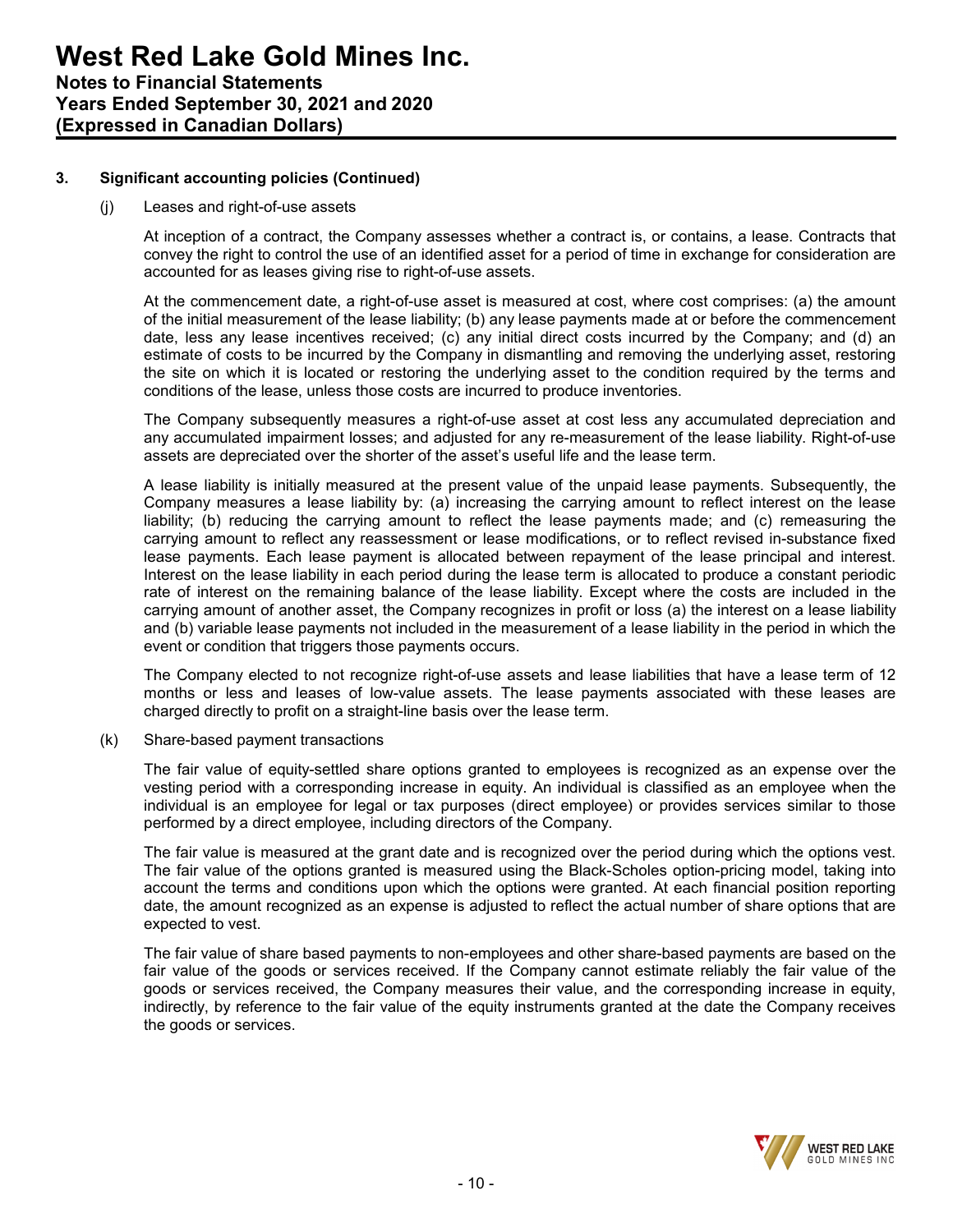# **3. Significant accounting policies (Continued)**

(l) Flow-through shares

Flow-through shares are a unique Canadian tax incentive. Under IAS 8 Accounting Policies, Changes in Accounting Estimates and Errors ("IAS 8"), the Company may apply judgment on accounting policies in the absence of specific guidance within IFRS. Therefore, the Company has adopted a policy whereby flowthrough proceeds are allocated between the offering of the common shares and the sale of tax benefits when the common shares are offered. The allocation is made based on the difference between the quoted price of the common shares and the amount the investor pays for the flow-through shares. A liability is recognized for the premium paid (if any) by the investors and is then recognized as a deferred tax recovery on renunciation to the tax authorities and when the required spending is complete.

(m) Significant accounting judgments and estimates

The preparation of these financial statements requires management to make certain estimates, judgments and assumptions that affect the reported amounts of assets and liabilities at the date of the financial statements and reported amounts of expenses during the reporting period. Actual outcomes could differ from these estimates. These financial statements include estimates that, by their nature, are uncertain. The impacts of such estimates are pervasive throughout the financial statements, and may require accounting adjustments based on future occurrences. Revisions to accounting estimates are recognized in the period in which the estimate is revised and future periods if the revision affects both current and future periods. These estimates are based on historical experience, current and future economic conditions and other factors, including expectations of future events that are believed to be reasonable under the circumstances.

(n) Critical accounting estimates

Significant assumptions about the future that management has made that could result in a material adjustment to the carrying amounts of assets and liabilities, in the event that actual results differ from assumptions made, relate to, but are not limited to, the following:

#### Share-based payments

Management is required to make certain estimates when determining the fair value of stock options awards, and the number of awards that are expected to vest. These estimates affect the amount recognized as sharebased compensation in the statements of loss and comprehensive loss, based on estimates of forfeiture and expected lives of the underlying stock options.

#### **Warrants**

Management is required to make certain estimate on all inputs in the Black-Scholes option-pricing model, when determining the fair value of warrants included in unit financings.

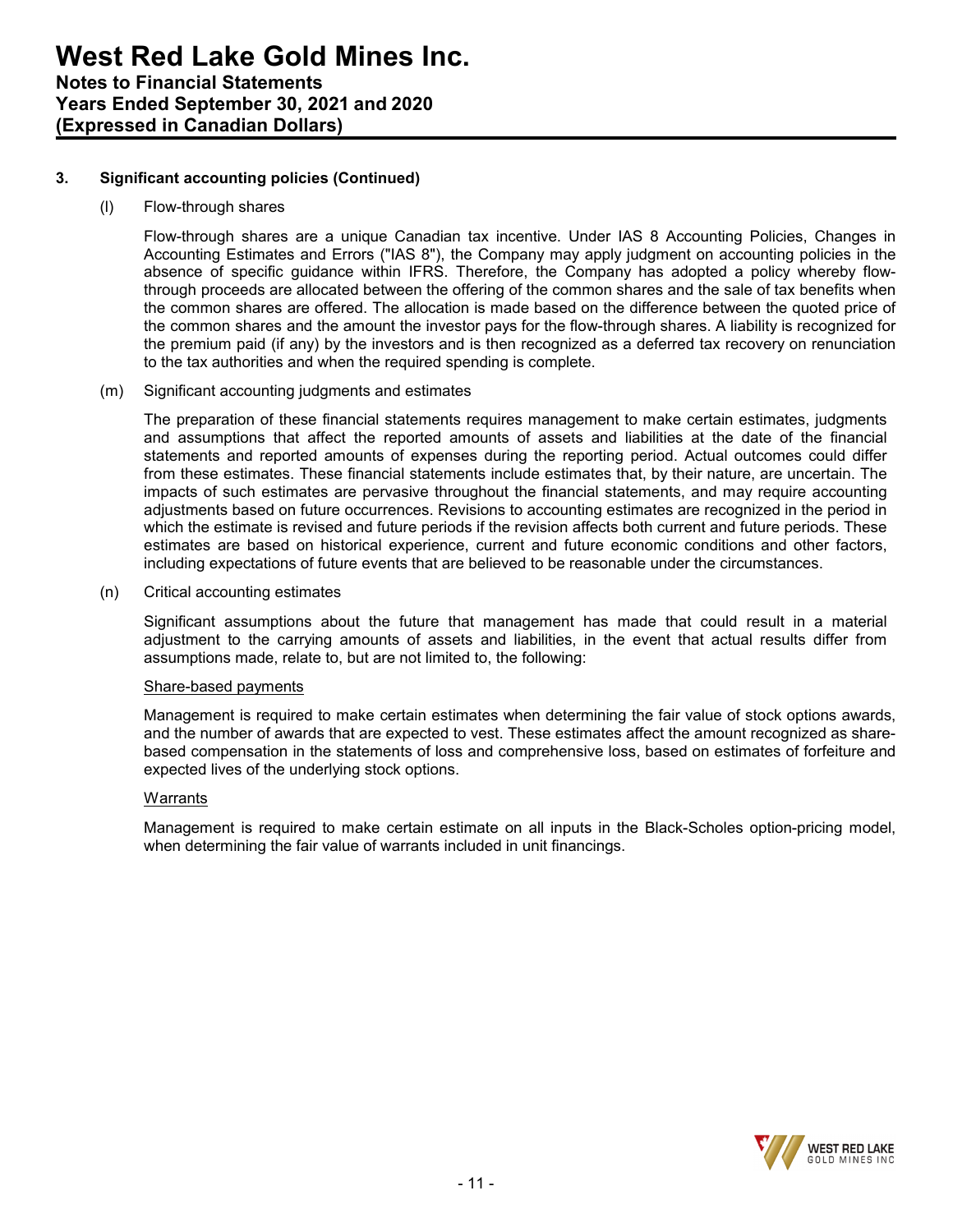# **Notes to Financial Statements Years Ended September 30, 2021 and 2020 (Expressed in Canadian Dollars)**

# **3. Significant accounting policies (Continued)**

(o) Critical accounting judgments

# Income taxes and recovery of deferred tax assets

Provisions for taxes are made using the best estimate of the amount expected to be paid based on a qualitative assessment of all relevant factors. The Company reviews the adequacy of these provisions at the end of the reporting period. However, it is possible that at some future date an additional liability could result from audits by taxing authorities. Where the final outcome of these tax related matters is different from the amounts that were initially recorded, such differences will affect the tax provisions in the period in which such determination is made.

#### Going concern assumption

Going concern presentation of the financial statements which assumes that the Company will continue in operation for the foreseeable future and will be able to realize its assets and discharge its liabilities in the normal course of operations as they come due. The Company can obtain sufficient financing to cover planned operations throughout the next twelve month period and fund the working capital deficiency.

## Restoration, rehabilitation and environmental obligations

Management's assumption of no material restoration, rehabilitation and environmental exposure, is based on the facts and circumstances that existed in the current and prior periods.

#### Capitalization of exploration and evaluation costs and recoverability

At the end of each reporting period, the Company reviews the carrying amounts of its exploration and evaluation costs to determine whether there is any indication that those assets have suffered an impairment loss. Where such an indication exists, the recoverable amount of the exploration and evaluation costs are estimated in order to determine the extent of the impairment loss. Management has determined the recoverable amount is greater than the carrying value.

(p) Fair value hierarchy

The following summarizes the methods and assumptions used in estimating the fair value of the Company's financial instruments where measurement is required. The fair value of cash and cash equivalents approximates their carrying amounts due to the relatively short period to maturity. Fair value amounts represent point-in-time estimates and may not reflect fair value in the future. The measurements are subjective in nature, involve uncertainties and are a matter of judgment. The methods and assumptions used to develop fair value measurements, for those financial instruments where fair value is recognized in the statement of financial position, have been prioritized into three levels as per the fair value hierarchy.

Level one includes quoted prices (unadjusted) in active markets for identical assets or liabilities. Level two includes inputs that are observable other than quoted prices included in level one. Level three includes inputs that are not based on observable market data. Financial instruments measured at fair value include cash and cash equivalents, which are measured as level one.

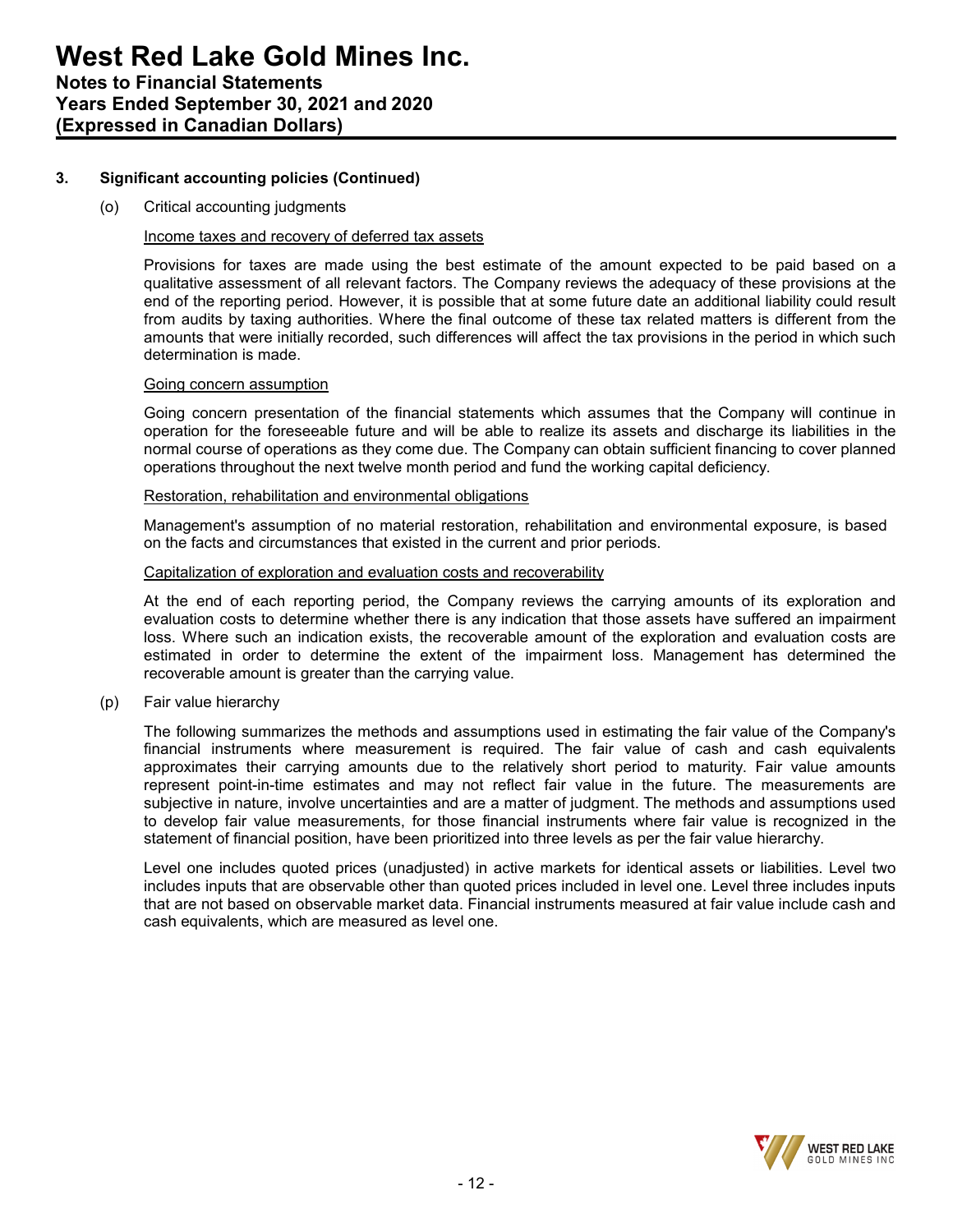## **4. Capital management**

The Company manages its capital with the following objectives:

- to ensure sufficient financial flexibility to achieve the ongoing business objectives including funding of future growth opportunities, and pursuit of accretive acquisitions; and
- to maximize shareholder return through enhancing the share value.

The Company monitors its capital structure and makes adjustments according to market conditions in an effort to meet its objectives given the current outlook of the business and industry in general. The Company may manage its capital structure by issuing new shares, repurchasing outstanding shares, adjusting capital spending, or disposing of assets. The capital structure is reviewed by Management and the Board of Directors on an ongoing basis.

The Company considers its capital to be equity, comprising share capital, reserves and deficit which at September 30, 2021 totaled \$14,543,745 (September 30, 2020 - \$14,920,771).

The Company manages capital through its financial and operational forecasting processes. The Company reviews its working capital and forecasts its future cash flows based on operating expenditures, and other investing and financing activities. The forecast is updated based on activities related to its mineral properties. The Company's capital management objectives, policies and processes have remained unchanged during the year ended September 30, 2021. The Company is not subject to any externally imposed capital requirements.

In connection with the flow-through share financing that closed during the years ended September 30, 2021 and September 30, 2020, the Company has committed to incur qualifying Canadian exploration expenditures (see note 14).

#### **5. Financial risk factors**

The Company's risk exposures and the impact on the Company's financial instruments are summarized below:

#### *Credit risk*

Credit risk is the risk of financial loss to the Company if a customer or counter party to a financial instrument fails to meet its contractual obligations.

The Company's credit risk is primarily attributable to cash and cash equivalents. The Company has credit risk arising from operations as the joint venture partner's interest in the joint venture can be diluted for non-payment of its share of expenditures. Cash and cash equivalents are on deposit with a Canadian chartered bank, from which management believes the risk of loss is remote. The Company's maximum exposure to credit risk as at September 30, 2021 is the carrying value of cash and cash equivalents.

#### *Interest rate risk*

The Company has cash and cash equivalents bearing fixed interest rates and no variable interest bearing debt. The Company's current policy is to invest excess cash in investment-grade short term deposit certificates issued by its banking institutions. The Company periodically monitors the investments it makes and is satisfied with the credit ratings of its banks.

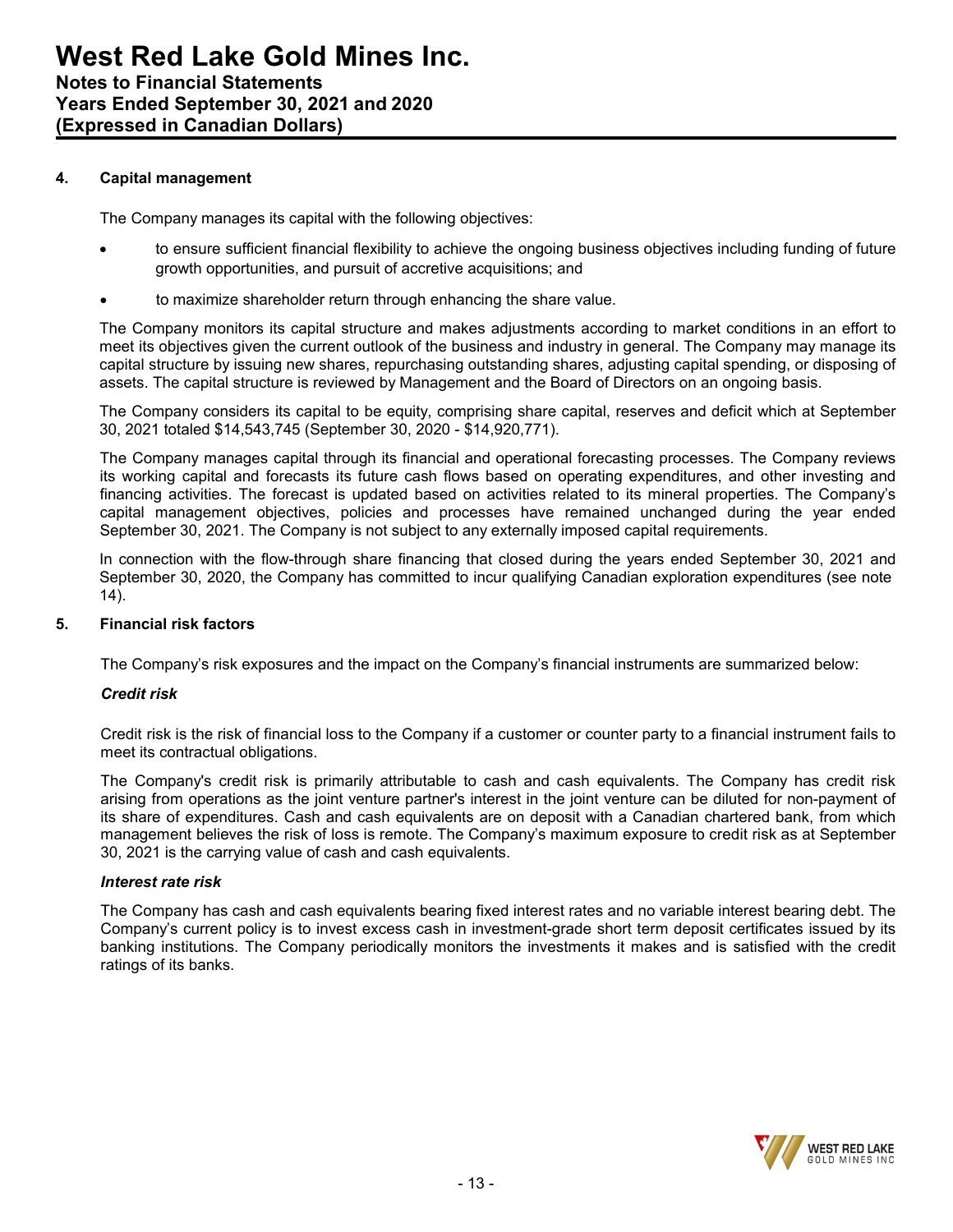# **5. Financial risk factors (Continued)**

## *Liquidity risk*

The Company's approach to managing liquidity risk is to ensure that it will have sufficient liquidity to meet liabilities when due. As at September 30, 2021, the Company had current assets of \$95,296 (September 30, 2020 - \$2,053,244) to settle current liabilities of \$196,634 (September 30, 2020 - \$226,733). The ability of the Company to continue to pursue its exploration activities and continue as a going concern is dependent on its ability to secure additional equity or other financing. All of the Company's financial liabilities have contractual maturities of less than 30 days and are subject to normal trade terms. As at September 30, 2021, the Company had negative working capital of \$101,338 (September 30, 2020 - working capital of - \$1,826,511).

# **6. Property and equipment**

| Cost                                     |                              |                                          |    |                                    |   |                  |
|------------------------------------------|------------------------------|------------------------------------------|----|------------------------------------|---|------------------|
|                                          | Computer<br><b>Equipment</b> | <b>Machinery and</b><br><b>Equipment</b> |    | <b>Vehicles</b>                    |   | Total            |
| Balance, September 30, 2019<br>Additions | \$<br>10.638<br>5,035        | \$<br>161.114                            | \$ | 66.405<br>$\overline{\phantom{a}}$ | S | 238,157<br>5,035 |
| Balance, September 30, 2020              | 15.673                       | 161,114                                  |    | 66.405                             |   | 243,192          |
| Balance, September 30, 2021              | 15,673                       | 161.114                                  | S  | 66,405                             |   | 243,192          |

#### **Accumulated depreciation**

|                                             | Computer<br><b>Equipment</b> |                 | <b>Machinery and</b><br><b>Equipment</b> |                  |   | <b>Vehicles</b> |   | Total            |
|---------------------------------------------|------------------------------|-----------------|------------------------------------------|------------------|---|-----------------|---|------------------|
| Balance, September 30, 2019<br>Depreciation | \$                           | 9,732<br>955    | \$                                       | 147.946<br>2,633 | S | 64.104<br>691   | S | 221,782<br>4,279 |
| Balance, September 30, 2020<br>Depreciation |                              | 10.687<br>1,496 |                                          | 150,579<br>2.107 |   | 64.795<br>483   |   | 226.061<br>4,086 |
| Balance, September 30, 2021                 |                              | 12,183          |                                          | 152.686          |   | 65.278          |   | 230,147          |

#### **Carrying amounts**

|                       | Computer<br>Equipment | <b>Machinery and</b><br><b>Equipment</b> |    |        | <b>Vehicles</b> |       | Total |        |
|-----------------------|-----------------------|------------------------------------------|----|--------|-----------------|-------|-------|--------|
| At September 30, 2020 |                       | 4.986                                    | \$ | 10.535 | \$              | 1.610 |       | 17.131 |
| At September 30, 2021 |                       | 3.490                                    | S. | 8.428  | S               | 1.127 |       | 13,045 |

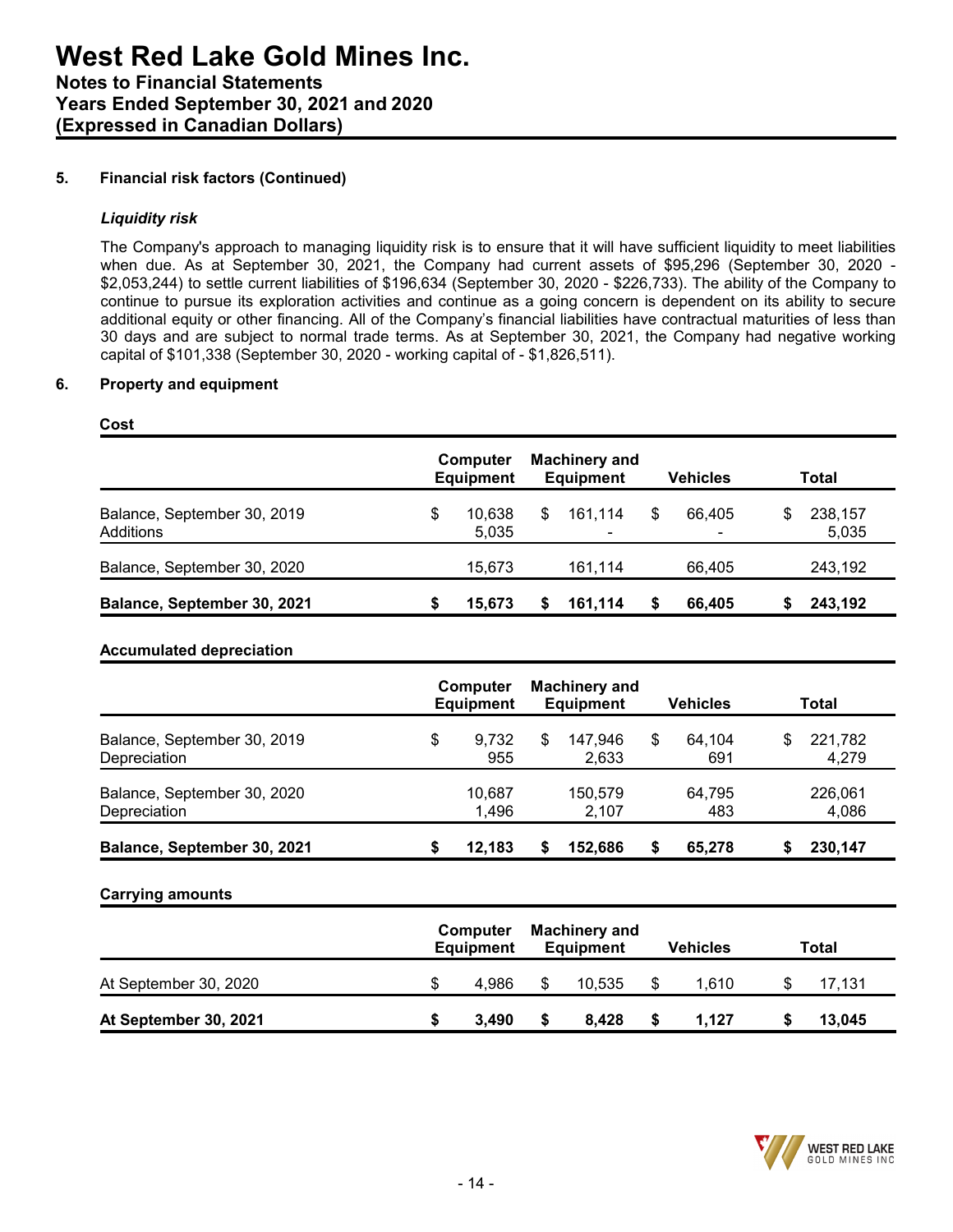# **Notes to Financial Statements Years Ended September 30, 2021 and 2020 (Expressed in Canadian Dollars)**

# **7. Right-of-use assets**

| Cost                                        |                |
|---------------------------------------------|----------------|
|                                             | <b>Truck</b>   |
| Balance, September 30, 2019<br>Additions    | \$<br>47,476   |
| Balance, September 30, 2020                 | 47,476         |
| Balance, September 30, 2021                 | \$<br>47,476   |
| <b>Accumulated depreciation</b>             |                |
|                                             | <b>Truck</b>   |
| Balance, September 30, 2019<br>Depreciation | \$<br>2,374    |
| Balance, September 30, 2020<br>Depreciation | 2,374<br>9,495 |
| Balance, September 30, 2021                 | \$<br>11,869   |
| <b>Carrying amounts</b>                     |                |
|                                             | <b>Truck</b>   |
| At September 30, 2020                       | \$<br>45,102   |
| At September 30, 2021                       | \$<br>35,607   |

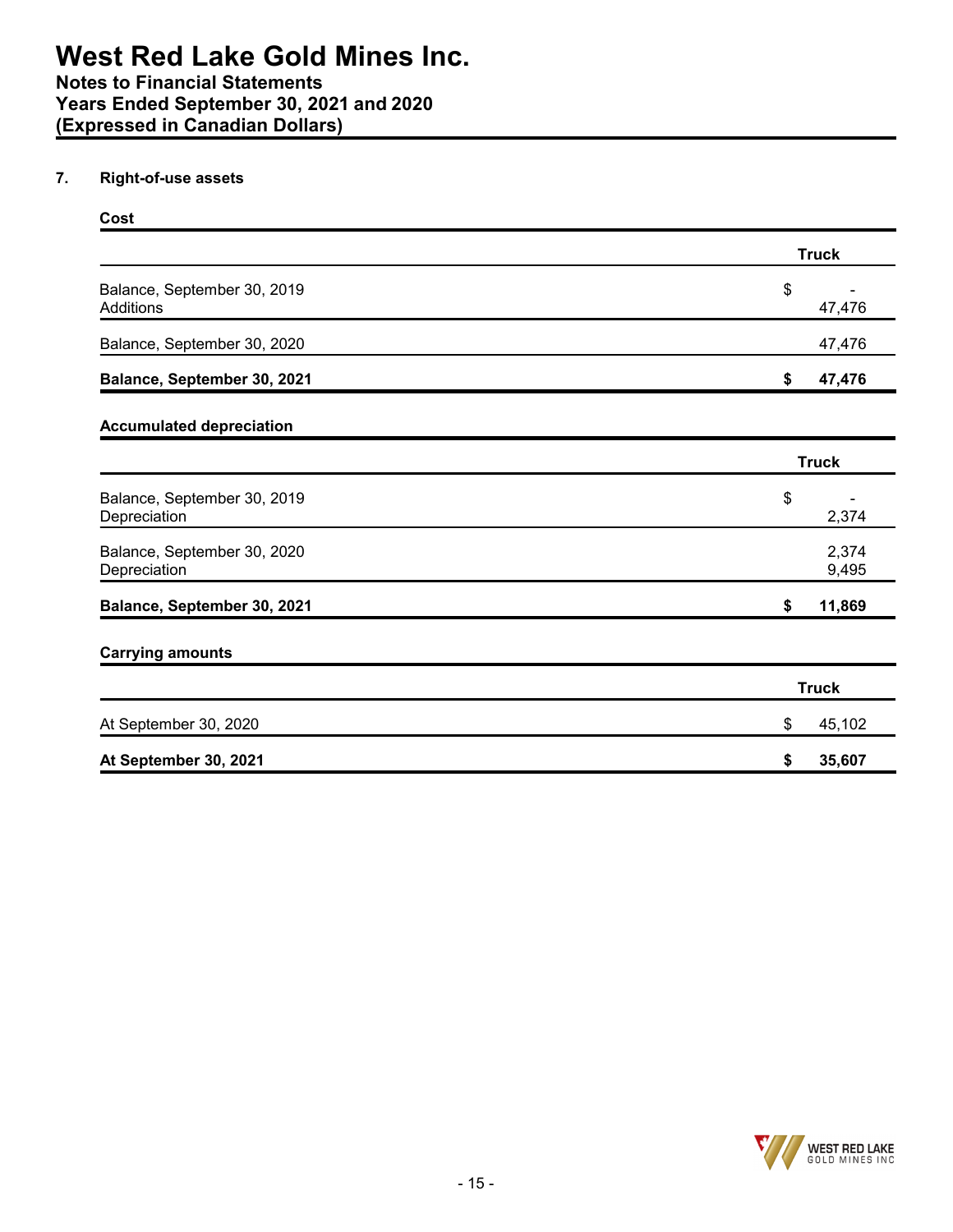# **West Red Lake Gold Mines Inc. Notes to Financial Statements Years Ended September 30, 2021 and 2020 (Expressed in Canadian Dollars)**

## **8. Exploration and evaluation costs**

On a quarterly basis, management of the Company reviews exploration costs to ensure mineral properties and deferred exploration expenditures include only costs and projects that are eligible for capitalization.

|                                           | Balance,<br>September 30,<br>2020       | <b>Acquisition</b> | <b>Exploration</b>     | <b>Reimbursements</b> | Balance,<br>September 30,<br>2021       |
|-------------------------------------------|-----------------------------------------|--------------------|------------------------|-----------------------|-----------------------------------------|
| Mount Jamie<br>Rowan<br><b>Red Summit</b> | \$<br>5,669,946<br>7,220,073<br>653,959 | \$<br>10,000       | \$<br>660<br>1,708,369 | \$                    | \$<br>5,680,606<br>8,928,442<br>653,959 |
|                                           | \$<br>13,543,978                        | \$<br>10,000       | \$<br>1,709,029        | \$                    | \$<br>15,263,007                        |
|                                           | Balance,<br>September 30,<br>2019       | <b>Acquisition</b> | <b>Exploration</b>     | <b>Reimbursements</b> | Balance,<br>September 30,<br>2020       |
| Mount Jamie<br>Rowan<br><b>Red Summit</b> | \$<br>5,659,253<br>6,230,029<br>653,959 | \$<br>10,000       | \$<br>693<br>990,044   | \$                    | \$<br>5,669,946<br>7,220,073<br>653,959 |
|                                           | \$<br>12,543,241                        | \$<br>10,000       | \$<br>990,737          | \$                    | \$<br>13,543,978                        |

The Company's properties are as follows:

The 3100 hectare West Red Lake Project consists of three contiguous properties located in Red Lake Mining Division, District of Kenora (Patricia Portion), Northwestern Ontario. The West Red Lake Project is 20km west of Balmertown, Ontario, 250km northeast of Winnipeg, Manitoba, 150km north northwest of Dryden, Ontario and 430km northwest of Thunder Bay, Ontario. The property is part of the historic Red Lake Gold District and hosts three past producing mines - the Mount Jamie Mine, Rowan Mine, and Red Summit Mine.

#### *(a) Mount Jamie*

The Mount Jamie Mine property is comprised of 26 claims which were assembled through a series of transactions of properties that are contiguous to and include the original nine claim Mount Jamie Mine property.

(1) In 2005, the Company entered an option agreement to acquire a 75% interest in nine patented mining claims from Jamie Frontier Resources Inc. for \$80,000 in cash, 550,000 common shares of the Company, exploration work totaling \$1 million, and a 3% Net Smelter Royalty ("NSR").

During 2007, the Company completed the acquisition of the remaining 25% interest in the Mount Jamie Mine property for 2,000,000 common shares of the Company. The Company now has a 100% interest in the nine mining claims located in the Red Lake Gold District in Ontario.

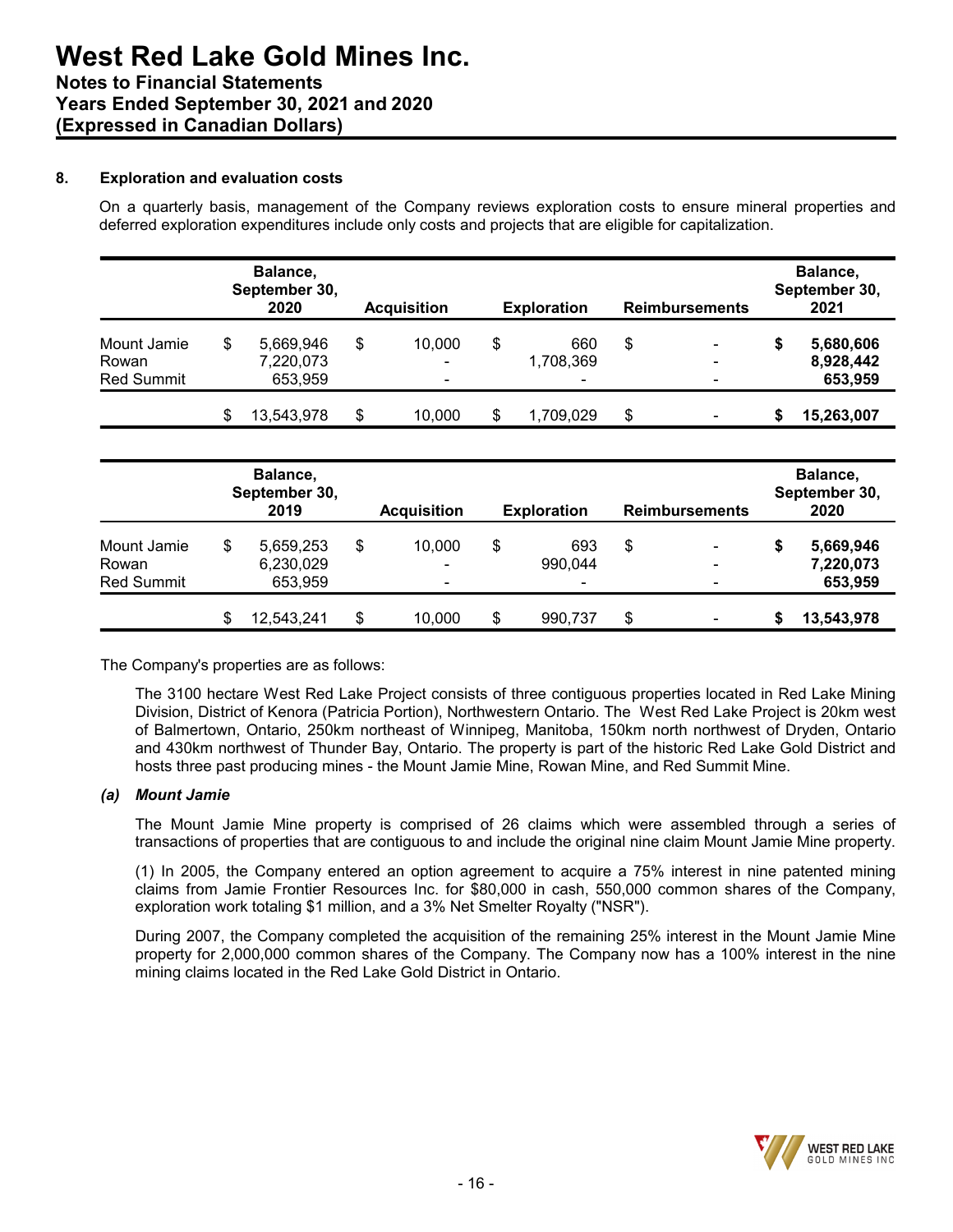# **8. Exploration and evaluation costs (Continued)**

#### *(a) Mount Jamie (continued)*

(2) During 2007, the Company entered into an option agreement to earn a 100% interest in five mining claims contiguous to the east of the Mount Jamie Mine property. Total consideration for these claims consisted of cash payments of \$70,000, the issuance of 200,000 common shares of the Company and a commitment to carry out exploration work totaling \$140,000, or cash/shares in lieu of, over a four year period. In February 2012, having met all of the requirements under the option agreement, the Company exercised its option and now owns a 100% interest in the mining claims. The property is subject to a 3% NSR in favour of the vendors, with an annual advance royalty in the amount of \$10,000 plus a onetime payment of \$500,000 due on the Company completing a bankable feasibility study.

(3) During 2007, the Company entered into an option agreement to acquire a 100% interest in a six mining claim property adjacent to the Mount Jamie Mine property. The claims are contiguous to the west along strike with the Company's existing Mount Jamie Mine property. The Company issued 150,000 common shares as consideration and now owns a 100% interest in the property which is subject to a 3% NSR in favour of the vendors.

(4) During 2008, the Company entered into an option agreement with Rubicon Minerals Corporation to earn a 100% interest in four mining claims contiguous to the south of the Mount Jamie Mine property. The aggregate purchase price consisted of cash payments of \$50,000 and the issuance of 75,000 common shares. The Company now holds a 100% interest in the four mining claims, which is subject to a 2% NSR in favour of Rubicon Minerals Corporation.

(5) During 2010, the Company entered into an option agreement to earn a 100% interest in two mining claims contiguous to the east of the Mount Jamie Mine property. The aggregate purchase price consists of cash payments of \$125,000 and the issuance of 100,000 common shares of the Company over a four year period to 2014. Payments under the original option amounted to \$85,000 cash and 100,000 common shares. The Company now holds 100% interest in the two mining claims, which is subject to a 2% NSR in favour of Rubicon Minerals Corporation. On November 24, 2014, the Company amended the option agreement to change the remaining cash commitment of \$40,000 for the year ending September 30, 2015 into two payments with each consisting of \$11,000 and 250,000 common shares on December 31, 2014 (paid and issued) and December 31, 2015 (paid and issued subsequent to September 30, 2015), respectively.

#### *(b) Rowan*

During 2008, the Company entered into an Option and Joint Venture Agreement with Red Lake Gold Mines ("RLGM"), related to RLGM's 117 claim, 2,187 hectare Rowan Mine property, which is contiguous to the east of the Mount Jamie Mine property.

During fiscal 2011, the Company met the requisite exploration expenditures of \$2,500,000 on the Rowan Mine property and exercised its option to acquire a 60% joint venture ownership interest in the property. RLGM advised the Company that it did not intend to exercise the option back-in right to purchase a 20% interest in the property for \$5,000,000. Accordingly, the Company issued 1,000,000 common shares in favour of RLGM, with a fair value of \$340,000.

Subsequent to the formation of the joint venture, RLGM had a joint venture back-in right to purchase 11% interest in the property from the Company, within 90 days of the joint venture expending \$5,000,000 on operations, for \$7,000,000. If RLGM exercised the joint venture back-in right, it would thereafter have a 51% joint venture interest and the Company would have a 49% joint venture interest in the Rowan Mine property.

During the year ended September 30, 2019, the joint venture expenditures reached \$5,000,000 and RLGM gave notice that it would not exercise the back-in right and the back-in right terminated.

The Joint Venture Agreement provides that if a participant's interest falls below 10% the interest converts to a 2% NSR.

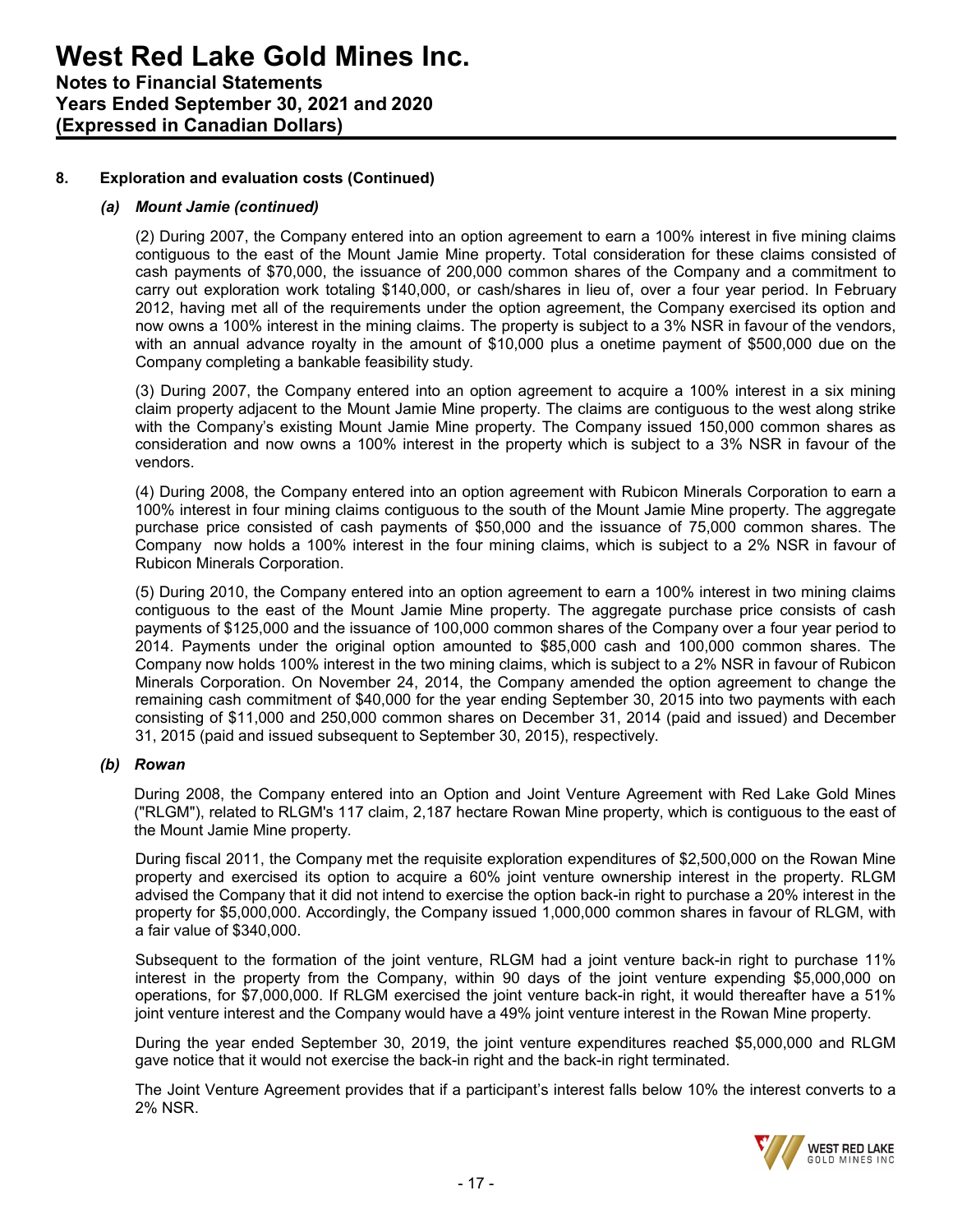#### **8. Exploration and evaluation costs (Continued)**

#### *(b) Rowan (continued)*

During the year ended September 30, 2020, Evolution Mining Limited ("Evolution Mining") acquired a 40% interest in the Rowan Mine property.

The Company sole funded certain exploration activities on the Rowan Mine property and therefore has increased its interest in the joint venture to 69% with the remaining 31% held by Evolution Mining.

#### *(c) Red Summit*

During 2008, the Company entered into an option agreement with Claude Resources Inc. to earn a 100% interest in two patented mining claims containing the former Red Summit Mine and surrounded by the Rowan Mine property. Total consideration for the claims included a cash payment of \$25,000 plus work commitments of \$100,000. The Company has made the cash payment and completed its work commitments. The mining claims have been transferred into the name of the Company.

The property is subject to a 3% NSR.

#### **9. Lease liability**

In June 2020, the Company entered into a lease agreement for a truck. The lease is for a 2-year term, expiring in May 2022. The lease liability was discounted using the Company's estimated incremental borrowing rate of 5%.

|                             | <b>Truck</b> |
|-----------------------------|--------------|
| Balance, September 30, 2019 | \$<br>-      |
| Additions                   | 47,476       |
| Accretion                   | 576          |
| Lease payments              | (3,218)      |
| Balance, September 30, 2020 | 44,834       |
| Accretion                   | 2,070        |
| Lease payments              | (9,653)      |
|                             | 37,251       |
| Less: current portion       | (37, 251)    |
| Balance, September 30, 2021 | \$           |

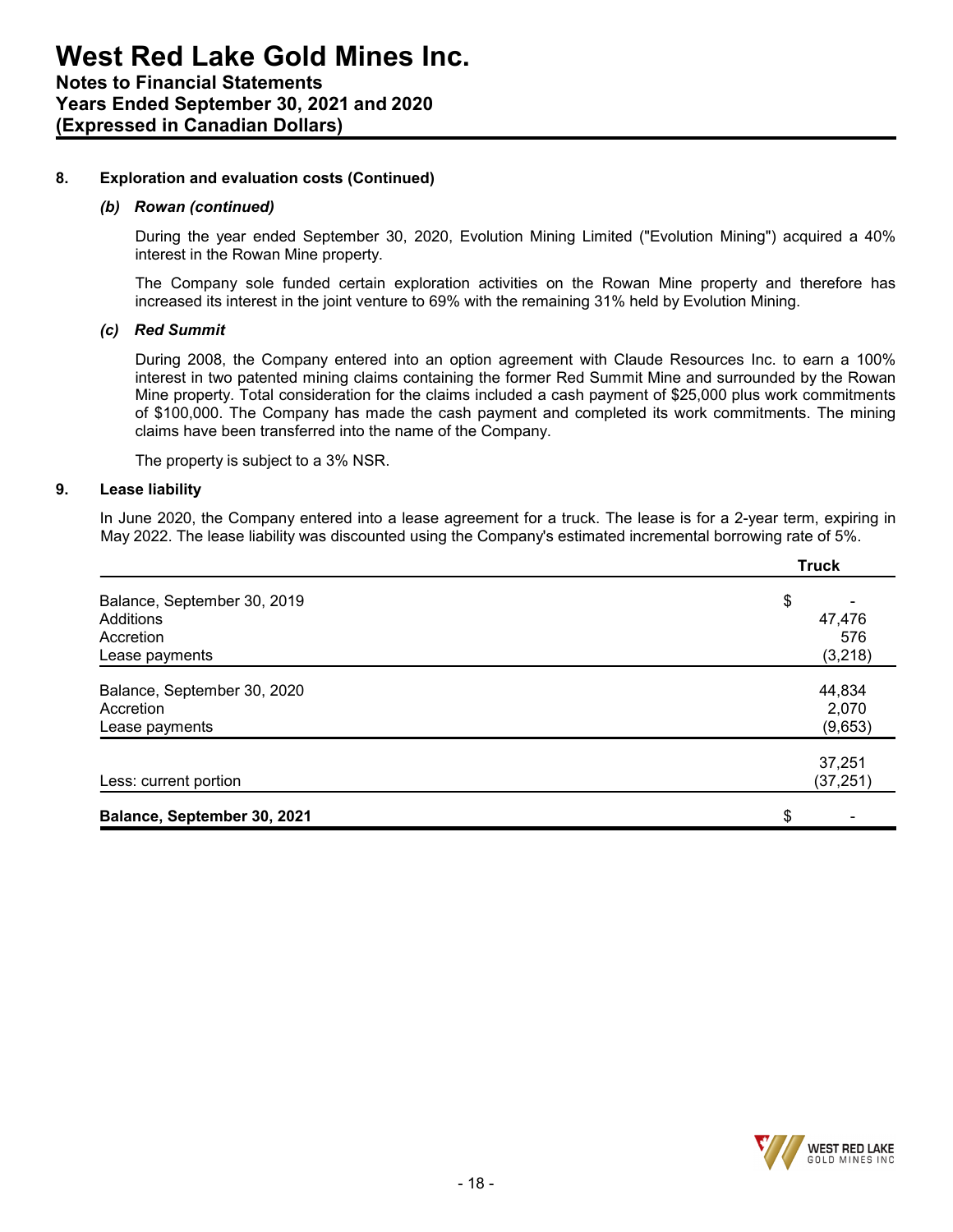## **10. Share capital**

#### **(a) Authorized**

Unlimited number of common shares without par value.

#### **(b) Issued**

Shares issued during the year ended September 30, 2020, were as follows:

(i) In December 2019, the Company completed a non-brokered private placement of 1,430,000 flowthrough units at a price of \$0.07 per unit for gross proceeds of \$100,100. Each flow-through unit consisted of one common share in the capital of the Company and one half of a common share purchase warrant. Each whole warrant entitled its holder to purchase one additional common share at a price of \$0.10 for a period of 18 months from the date of issuance. In connection with the financing, the Company paid finders' fees of \$4,900.

The 715,000 warrants were assigned a fair value of \$25,000 using the Black-Scholes option-pricing model. The following weighted average assumptions were used: Risk free interest rate - 1.71%; expected volatility - 128% (which is based on historical volatility of the Company's share price); dividend yield - nil; expected life - 1.5 years; share price - \$0.07.

- (ii) In January 2020, the Company issued 1,285,716 common shares with a fair value of \$90,000 to settle \$90,000 of debt owed by the Company.
- (iii) In March 2020, the Company completed a non-brokered private placement of common share units and flow-through share units for aggregated gross proceeds of \$842,000.

The Company issued 1,420,000 flow-through units at a price of \$0.075 per flow-through unit for gross proceeds of \$106,500. Each flow-through unit consisted of one flow-through common share in the capital of the Company and one half of a common share purchase warrant. Each whole warrant entitled its holder to purchase one additional common share at a price of \$0.10 per share for a period of 18 months from the date of issuance.

The flow-through units were issued at a premium to the market price in recognition of the tax benefits accruing to the shareholders. The deferred premium on flow-through units was calculated to be \$55,930.

The 710,000 warrants were assigned a fair value of \$12,000 using the Black-Scholes option-pricing model. The following weighted average assumptions were used: Risk free interest rate - 0.51%; expected volatility - 123% (which is based on historical volatility of the Company's share price); dividend yield - nil; expected life - 1.5 years; share price - \$0.045.

The Company issued 14,710,000 common share units ("March 2020 Unit") at a price of \$0.05 per March 2020 Unit for gross proceeds of \$735,500. Each March 2020 Unit consisted of one common share in the capital of the Company and one common share purchase warrant. Each warrant entitles its holder to purchase one additional common share at a price of \$0.10 for a period of 30 months from the date of issuance.

The 14,710,000 warrants were assigned a fair value of \$335,948 using the Black-Scholes optionpricing model. The following weighted average assumptions were used: Risk free interest rate - 0.51%; expected volatility - 134% (which is based on historical volatility of the Company's share price); dividend yield - nil; expected life - 2.5 years; share price - \$0.04.

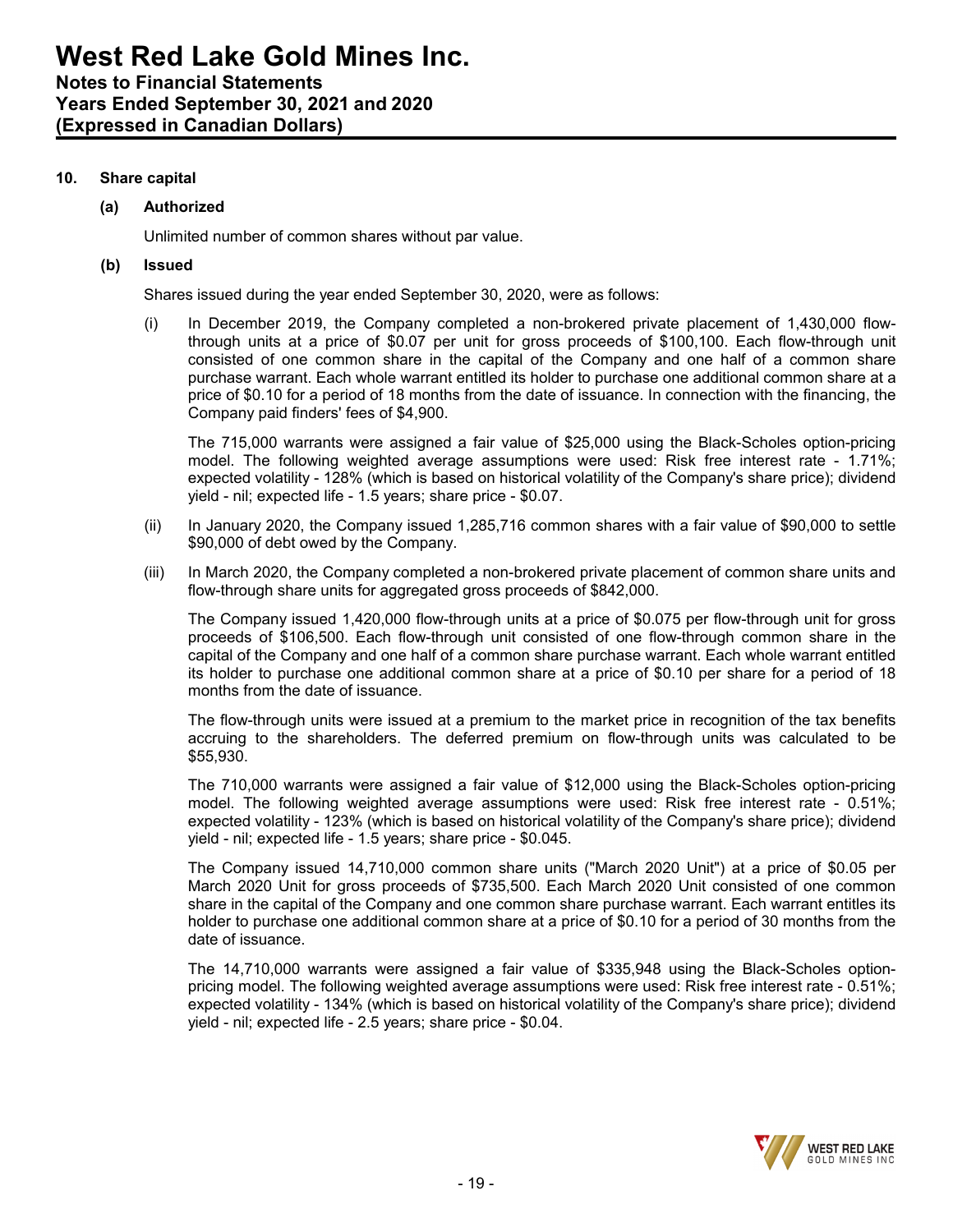## **10. Share capital (Continued)**

#### **(b) Issued (continued)**

(iii) (continued) In connection with the financing, the Company paid finders' fees of \$48,932 in cash and issued 880,000 broker warrants exercisable into March 2020 Units at \$0.05 for a period of 12 months.

The 880,000 broker warrants were assigned a fair value of \$16,000 using the Black-Scholes optionpricing model. The following weighted average assumptions were used: Risk free interest rate - 0.51%; expected volatility - 114% (which is based on historical volatility of the Company's share price); dividend yield - nil; expected life - 1 year; share price - \$0.05.

- (iv) In March 2020, the Company issued 2,067,602 common shares with fair value of \$82,704 to settle \$155,070 of debt owed by the Company. As a result the Company recorded a gain on settlement of debt of \$72,366.
- (v) In August 2020, the Company completed a non-brokered private placement of 8,310,000 flow-through units at \$0.20 per flow-through unit for aggregated gross proceeds of \$1,662,000. Each flow-through unit consisted of one flow-through common share in capital of the Company and one half of a common share purchase warrant. Each full warrant entitles its holder to purchase one common share in the capital of the Company at an exercise price of \$0.25 per share for a period of 18 months from the date of issuance. In connection with the financing, the Company paid finders' fees of \$113,200.

The flow-through units were issued at a premium to the market price in recognition of the tax benefits accruing to the shareholders. The deferred premium on flow-through units was calculated to be \$97,601.

The 4,155,000 warrants were assigned a fair value of \$275,000 using the Black-Scholes option-pricing model. The following weighted average assumptions were used: Risk free interest rate – 0.28%; expected volatility – 120% (which is based on historical volatility of the Company's share price); dividend yield - nil; expected life - 1.5 years; share price - \$0.155.

(vi) In August 2020, the Company issued 258,000 common share units with fair value of \$51,600 to settle \$51,600 of debt owed by the Company. Each common share unit consisted of one common share in capital of the Company and one half of a common share purchase warrant. Each full warrant entitles its holder to purchase one common share in the capital of the Company at an exercise price of \$0.25 per share for a period of 18 months from the date of issuance.

The 129,000 warrants were assigned a fair value of \$9,000 using the Black-Scholes option-pricing model. The following weighted average assumptions were used: Risk free interest rate – 0.28%; expected volatility – 120% (which is based on historical volatility of the Company's share price); dividend yield - nil; expected life - 1.5 years; share price - \$0.155.

- (vii) In September 2020, the Company issued 303,335 common shares with fair value of \$42,467 to settle \$60,667 of debt owed by the Company. As a result the Company recorded a gain on settlement of debt of \$18,200.
- (viii) During the year ended September 30, 2021, 4,902,000 warrants (note 11) and 1,450,000 stock options (note 12) were exercised for total proceeds of \$632,800. In conjunction with these exercises, the grant date fair values of \$176,882 and \$59,260 were transferred from warrant reserve and share-based payments reserve, respectively, to share capital.

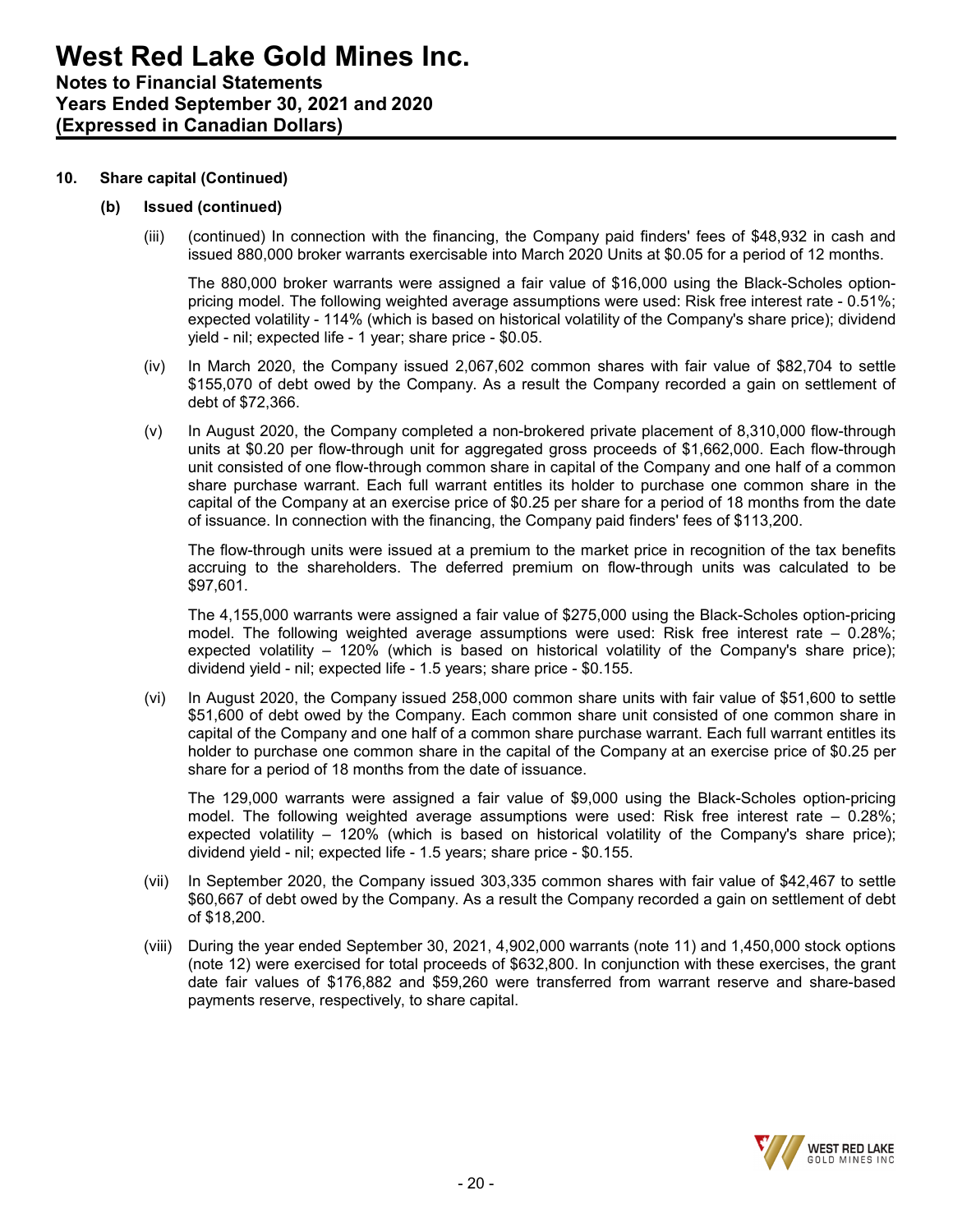## **10. Share capital (Continued)**

#### **(b) Issued (continued)**

Shares issued during the year ended September 30, 2021, were as follows:

(ix) On December 31, 2020, the Company completed a non-brokered private placement of 3,333,400 flowthrough units at a price of \$0.12 per unit for gross proceeds of \$400,008. Each flow-through unit consisted of one common share in the capital of the Company and one half of a common share purchase warrant. Each whole warrant entitles its holder to purchase one additional common share at a price of \$0.20 for a period of 18 months from the date of issuance. In connection with the financing, the Company paid finders' fees of \$14,000 and issued 116,669 common shares..

The 1,666,700 warrants were assigned a fair value of \$64,000 using the Black-Scholes option-pricing model. The following weighted average assumptions were used: Risk free interest rate - 0.20%; expected volatility - 121% (which is based on historical volatility of the Company's share price); dividend yield - nil; expected life - 1.5 years; share price - \$0.10.

- (x) In December 2020, the Company issued 373,333 common shares with a fair value of \$37,333 to settle \$44,800 of debt owed by the Company. As a result, the Company recorded a gain on settlement of debt of \$7,467.
- (xi) In January 2021, the Company issued 1,305,001 common shares with a fair value of \$130,500 to settle \$156,600 of debt owed by the Company. As a result, the Company recorded a gain on settlement of debt of \$26,100.
- (xii) During the year ended September 30, 2021, 882,000 warrants (note 11) and 200,000 stock options (note 12) were exercised for total proceeds of \$66,600. In conjunction with these exercises, the grant date fair values of \$16,876 and \$9,895 were transferred from the warrants reserve and share-based payments reserve, respectively, into share capital.

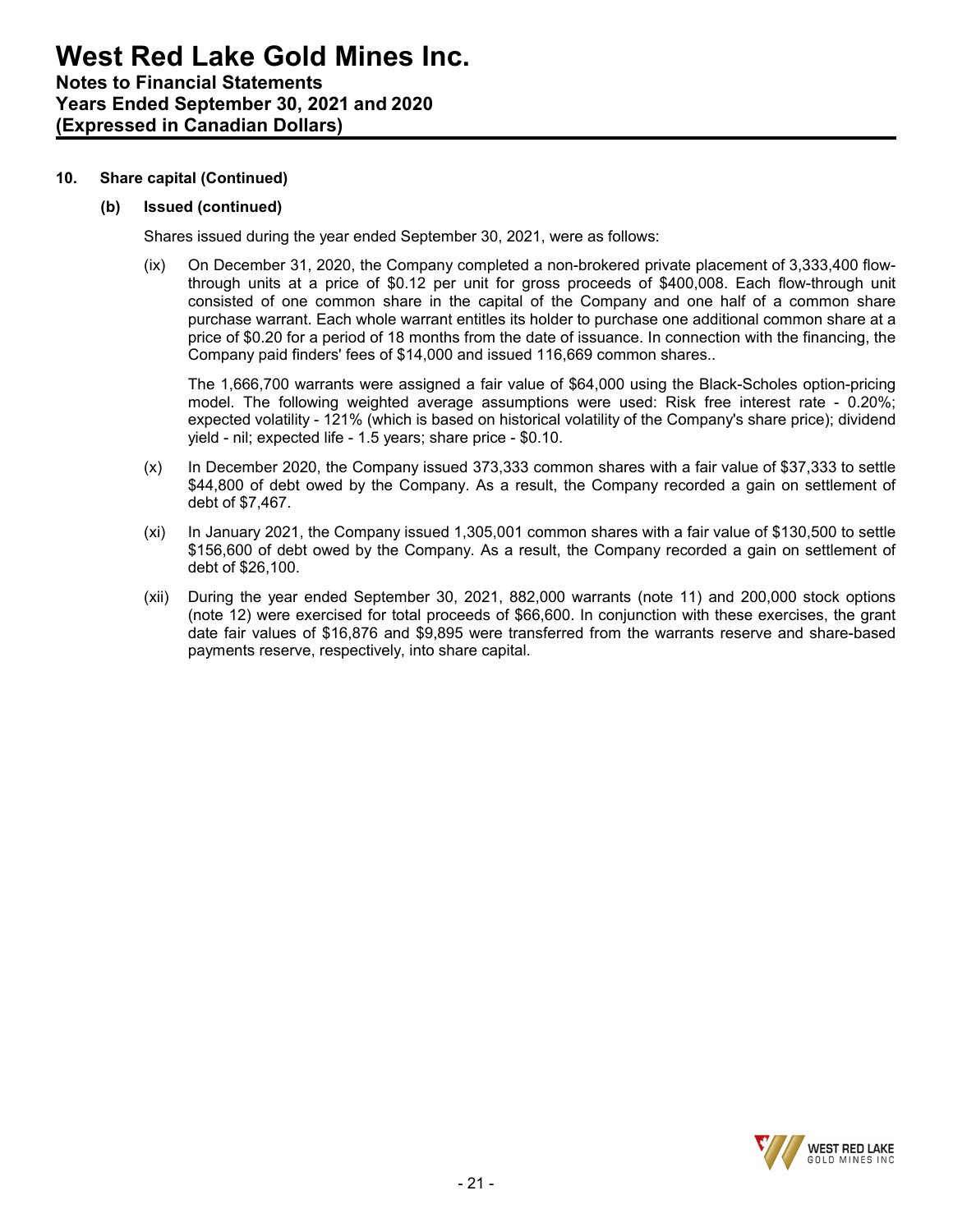# **11. Warrants**

The following summarizes the warrant activity for the years ended September 30, 2020 and September 30, 2021:

|                                             | <b>Number</b><br>of Warrants | <b>Weighted Average</b><br><b>Exercise Price(\$)</b> |
|---------------------------------------------|------------------------------|------------------------------------------------------|
| Balance, September 30, 2019                 | 7,016,500                    | 0.10                                                 |
| Exercised (i)                               | (4,902,000)                  | 0.10                                                 |
| Issued (Note 10(b)(i), (iii), (v) and (vi)) | 21,347,000                   | 0.13                                                 |
| Balance, September 30, 2020                 | 23,461,500                   | 0.13                                                 |
| Exercised (ii)(iii)                         | (882,000)                    | 0.05                                                 |
| Issued ((iii) and Note $10(b)(ix)$ )        | 2,498,700                    | 0.17                                                 |
| Expired                                     | (3,687,500)                  | 0.10                                                 |
| Balance, September 30, 2021                 | 21,390,700                   | 0.14                                                 |

(i) The weighted average common share price on date of exercise was \$0.15.

- (ii) The weighted average common share price on date of exercise was \$0.05.
- (iii) During the year ended September 30, 2021, 832,000 broker warrants were exercised into March 2020 Units (see note 10(b)(iii)), which resulted in the Company issuing 832,000 common shares and 832,000 common share purchase warrants. The 832,000 warrants were assigned a fair value of \$47,000 using the Black-Scholes option-pricing model. The following weighted average assumptions were used: Risk free interest rate - 0.22%; expected volatility - 120% (which is based on historical volatility of the Company's share price); dividend yield nil; expected life - 1.6 years; share price - \$0.10.

As at September 30, 2021, the following warrants were outstanding:

| <b>Expiry Date</b> | Number of<br><b>Warrants</b> | <b>Exercise</b><br>Price(\$) |  |
|--------------------|------------------------------|------------------------------|--|
| February 28, 2022  | 4,155,000                    | 0.25                         |  |
| March 14, 2022     | 129,000                      | 0.25                         |  |
| June 30, 2022      | 1,666,700                    | 0.20                         |  |
| September 12, 2022 | 15,440,000                   | 0.10                         |  |
|                    | 21,390,700                   | 0.14                         |  |

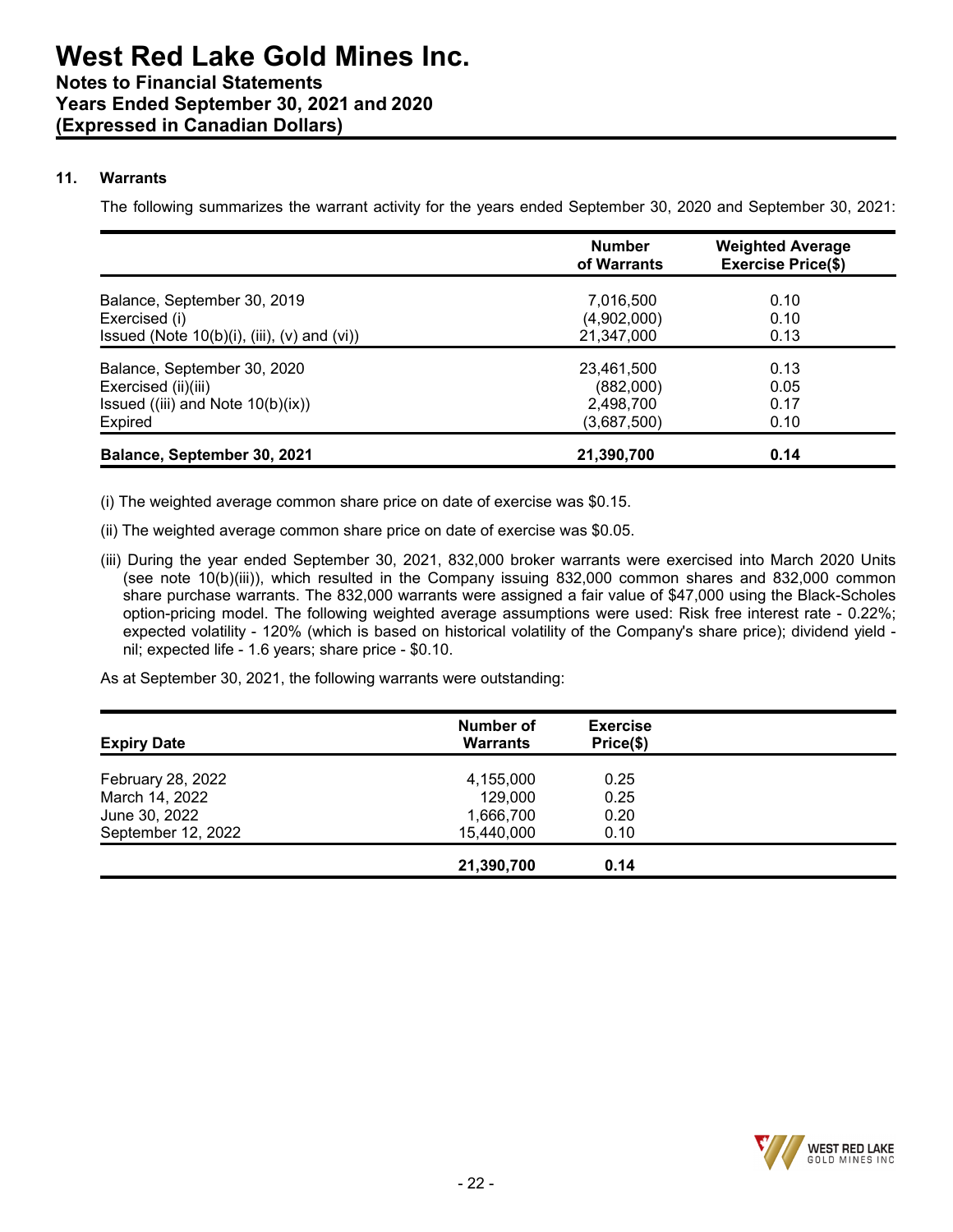## **12. Stock options**

The Company has a stock option plan (the "Plan") under which the directors of the Company may grant options to acquire common shares of the Company to directors and officers, employees, and consultants of the Company. Exercise prices cannot be less than the closing price of the Company's shares on the trading day preceding the date of grant and the maximum term of any option cannot exceed five years. The options vest immediately unless otherwise specified. The maximum aggregate number of common shares under options any time under the Plan cannot exceed 10% of the issued shares.

The following summarizes the stock option activity for the years ended September 30, 2020 and September 30, 2021:

|                             | Number of<br><b>Stock Options</b> | <b>Weighted Average</b><br><b>Exercise Price(\$)</b> |
|-----------------------------|-----------------------------------|------------------------------------------------------|
|                             |                                   |                                                      |
| Balance, September 30, 2019 | 1,500,000                         | 0.16                                                 |
| Exercised                   | (1,450,000)                       | 0.10                                                 |
| Expired                     | (550,000)                         | 0.16                                                 |
| Granted (i)(ii)(iii)(iv)(v) | 7,600,000                         | 0.15                                                 |
| Balance, September 30, 2020 | 7,100,000                         | 0.16                                                 |
| Exercised                   | (200,000)                         | 0.10                                                 |
| Expired                     | (400,000)                         | 0.25                                                 |
| Granted (vi)(vii)           | 9,150,000                         | 0.12                                                 |
| Balance, September 30, 2021 | 15,650,000                        | 0.14                                                 |

(i) In March 2020, the Company granted 2,000,000 stock options to consultants and directors of the Company at an exercise price of \$0.10. The options expire 5 years from grant and vested immediately. A fair value of \$70,740 was determined using the Black-Scholes option pricing model. The following weighted average assumptions were used: risk-free interest rate - 0.52%; expected volatility - 157% (which is based on historical volatility of the Company's share price); dividend yield - nil; expected life - 5 years; and share price - \$0.04.

(ii) In May 2020, the Company granted 1,900,000 stock options to consultants of the Company at an exercise price of \$0.10. The options expire 2 years from grant. 700,000 stock options vested after 4 months from the grant, 600,000 stock options vested after 8 months from the grant, and 600,000 stock options vested after 12 months from the grant. A fair value of \$94,000 was determined using the Black-Scholes option pricing model. The following weighted average assumptions were used: risk-free interest rate - 0.28%; expected volatility - 134% (which is based on historical volatility of the Company's share price); dividend yield - nil; expected life - 2 years; and share price - \$0.08. For the year ended September 30, 2021, \$31,425 (year ended September 30, 2020 - \$62,575) was expensed to share-based payments.

(iii) In July 2020, the Company issued 2,700,000 stock options to consultants of the Company at an exercise price of \$0.20. The options expire 3 years after the grant and vested immediately. A fair value of \$311,000 was determined using the Black-Scholes option pricing model. The following weighted average assumptions were used: risk-free interest rate - 0.30%; expected volatility - 132% (which is based on historical volatility of the Company's share price); dividend yield - nil; expected life - 3 years; and share price - \$0.16.

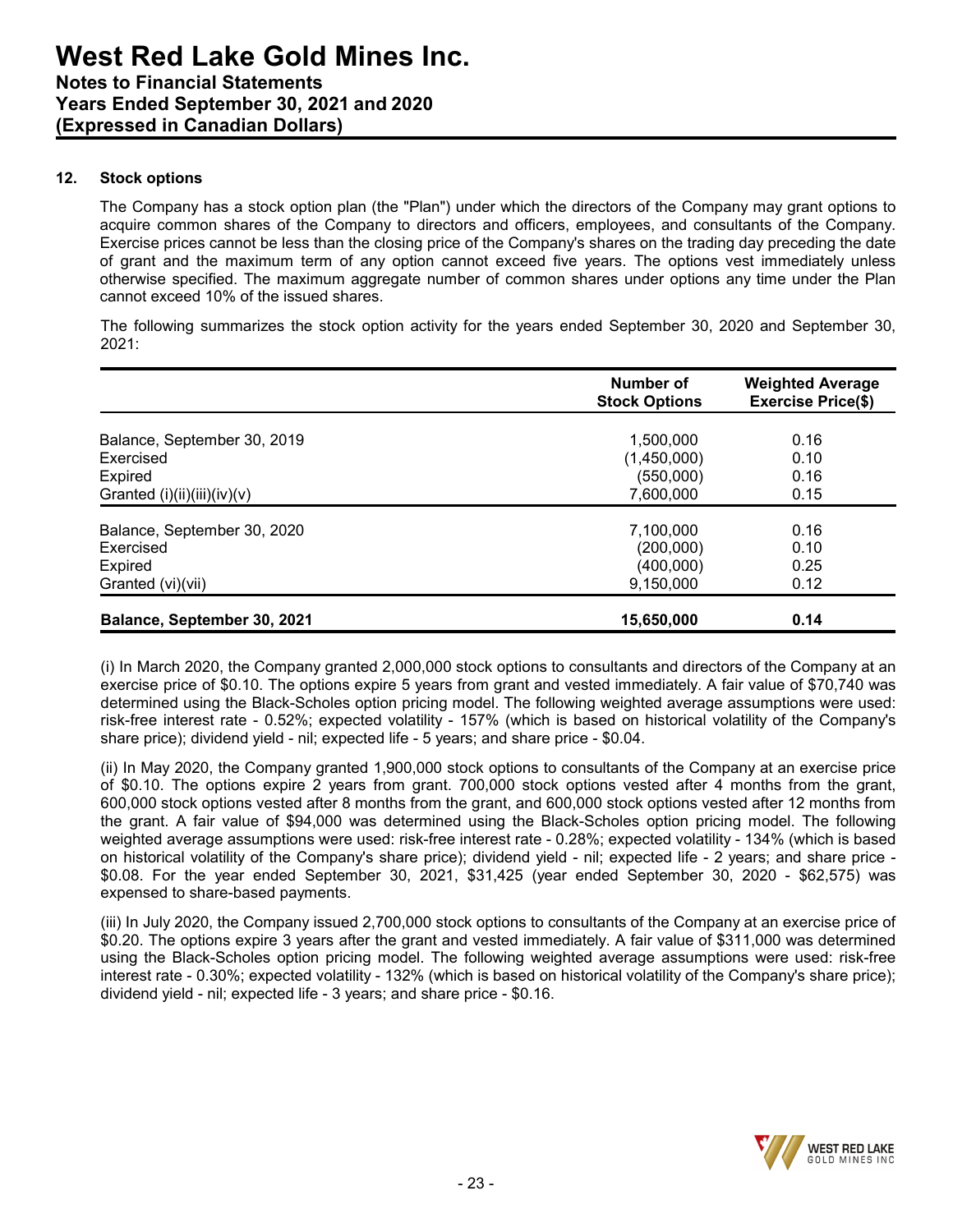# **West Red Lake Gold Mines Inc. Notes to Financial Statements Years Ended September 30, 2021 and 2020 (Expressed in Canadian Dollars)**

# **12. Stock options (Continued)**

(iv) In August 2020, the Company issued 500,000 stock options to a certain director and consultants of the Company at an exercise price of \$0.20. The options expire 3 years after the grant and vested immediately. A fair value of \$69,000 was determined using the Black-Scholes option pricing model. The following weighted average assumptions were used: risk-free interest rate - 0.26%; expected volatility - 134% (which is based on historical volatility of the Company's share price); dividend yield - nil; expected life - 3 years; and share price - \$0.185.

(v) In September 2020, the Company issued 500,000 stock options to consultants of the Company at an exercise price of \$0.20. The options expire 3 years after the grant and vested immediately. A fair value of \$56,000 was determined using the Black-Scholes option pricing model. The following weighted average assumptions were used: risk-free interest rate - 0.27%; expected volatility - 133% (which is based on historical volatility of the Company's share price); dividend yield - nil; expected life - 3 years; and share price - \$0.155.

(vi) In January 2021, the Company granted 6,250,000 stock options to consultants of the Company at an exercise price of \$0.12. The option expire 2 years from grant and vested immediately. A fair value of \$352,000 was determined using the Black-Scholes option pricing model. The following weighted average assumptions were used: risk-free interest rate - 0.20%; expected volatility - 119% (which is based on historical volatility of the Company's share price); dividend yield - nil; expected life - 2 years; and share price - \$0.10.

(vii) In January 2021, the Company granted 2,900,000 stock options to a consultant of the Company at an exercise price of \$0.12. The option expire 2 years from grant and vested immediately. A fair value of \$197,000 was determined using the Black-Scholes option pricing model. The following weighted average assumptions were used: risk-free interest rate - 0.16%; expected volatility - 119% (which is based on historical volatility of the Company's share price); dividend yield - nil; expected life - 2 years; and share price - \$0.115.

The following table provides additional information about outstanding stock options as at September 30, 2021:

| <b>Expiry</b>     | <b>Exercise</b><br>Price (\$) | Contractual<br>Life (Years) | Number of<br><b>Options</b><br>Outstanding | Number of<br><b>Options</b><br><b>Exercisable</b> |
|-------------------|-------------------------------|-----------------------------|--------------------------------------------|---------------------------------------------------|
| May 15, 2022      | 0.10                          | 0.62                        | 1,700,000                                  | 1,700,000                                         |
| January 1, 2023   | 0.12                          | 1.25                        | 6,250,000                                  | 6,250,000                                         |
| January 28, 2023  | 0.12                          | 1.33                        | 2,900,000                                  | 2,900,000                                         |
| July 13, 2023     | 0.20                          | 1.78                        | 2,700,000                                  | 2,700,000                                         |
| August 5, 2023    | 0.20                          | 1.85                        | 500,000                                    | 500,000                                           |
| September 2, 2023 | 0.20                          | 1.92                        | 500,000                                    | 500,000                                           |
| March 12, 2025    | 0.10                          | 3.45                        | 1,100,000                                  | 1,100,000                                         |
|                   | 0.14                          | 1.49                        | 15,650,000                                 | 15,650,000                                        |

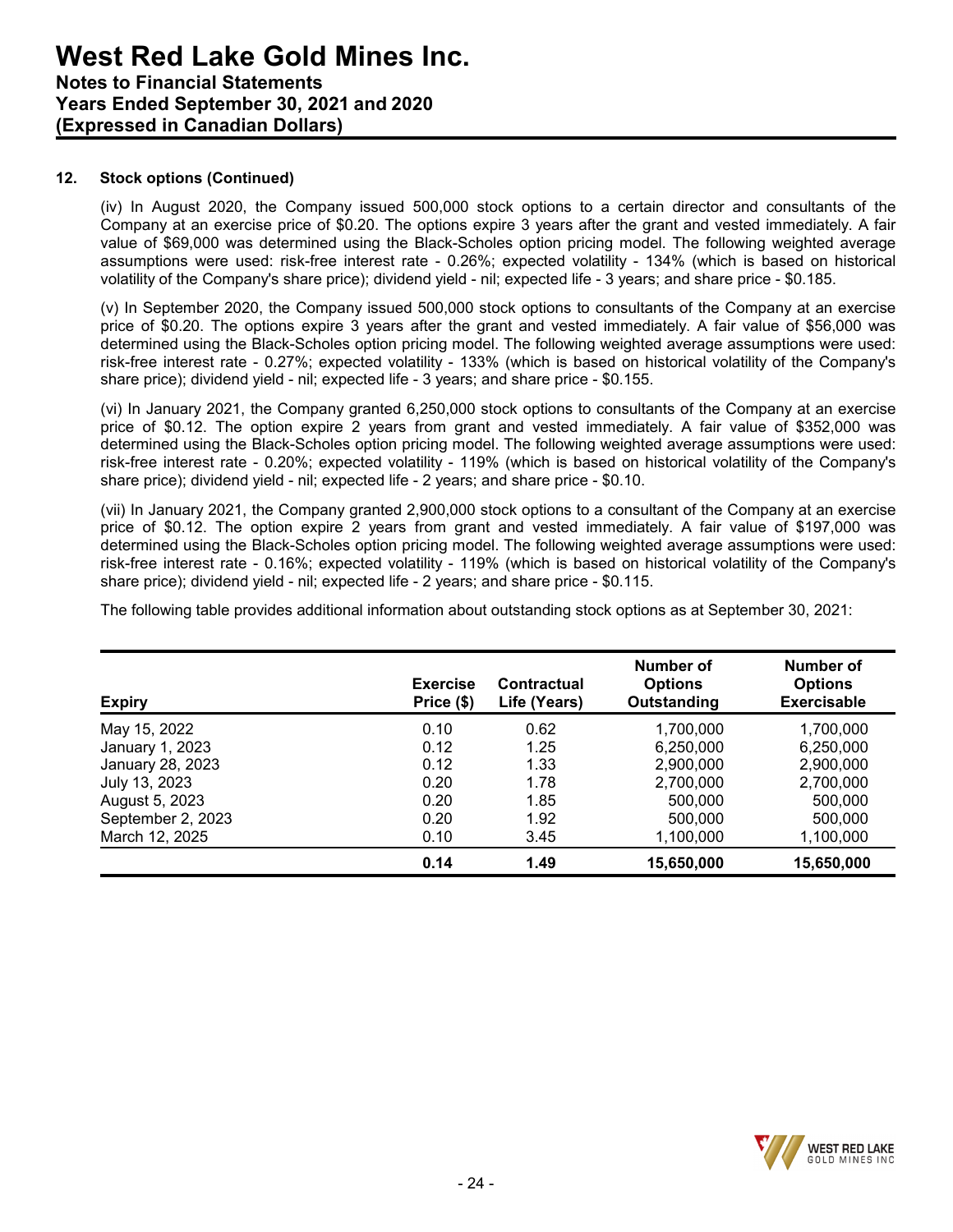## **13. Related party transactions**

The Company considers key management to be officers and directors. During the year ended September 30, 2021, \$294,000 (year ended September 30, 2020 - \$263,243) of fees were paid or accrued to key management and companies controlled by or related to key management.

Remuneration of officers and directors of the Company was as follows:

|                                               | <b>Year Ended</b><br>September 30, |    |                   |  |
|-----------------------------------------------|------------------------------------|----|-------------------|--|
|                                               | 2021                               |    | 2020              |  |
| Salaries and benefits<br>Share-based payments | 294,000                            | \$ | 221,500<br>41,743 |  |

Officers and directors of the Company were also reimbursed out of pocket expenses that occurred in the normal course of operations.

At September 30, 2021, accounts payable and accrued liabilities includes \$19,864 (September 30, 2020 - \$29,369) owing to officers, directors and companies controlled by officers and directors.

An officer and director purchased an aggregate of 165,000 flow-through units in the December 2019 private placement (see note 10(b)(i)) and 400,000 flow-through units in the March 2020 private placement (see note 10(b)(iii)).

During the year ended September 30, 2020, the Company issued 413,334 common shares with a fair value of \$16,533 to settle \$31,000 of balances owing for services from an officer and a director of the Company (see note 10(b)(iv)).

Accilent Capital Management Inc., ("Accilent") a significant shareholder, participated in the following private placements:

- an aggregate of 1,000,000 flow-through units and was paid finder's fees of \$4,900 in the December 2019 private placement (see note 10(b)(i));
- an aggregate of 140,000 flow-through units in the March 2020 private placement and was paid finder's fees of \$732 (see note 10(b)(iii));
- an aggregate of 750,000 flow-through units in the August 2020 private placement and was paid finder's fees of \$12,000, which was settled with 60,000 common share units (see note 10(b)(v) and (vi)); and
- an aggregate of 3,333,400 flow-through units in the December 2020 private placement and was paid finder's fees of \$14,000 and 116,669 common shares (see note 10(b)(ix)).

During the year ended September 30, 2021, the Company expensed \$15,659 (year ended September 30, 2020 - \$15,497) in rent and \$44,800, respectively (year ended September 30, 2020 - \$nil) in professional fees to Accilent.

During the year ended September 30, 2021, the Company issued 373,333 common shares with a fair value of \$37,333 to Accilent to settle \$44,800 of balances owing for services from Accilent (see note 7(b)(iii).

The above noted transactions are in the normal course of business and are approved by the Board of Directors.

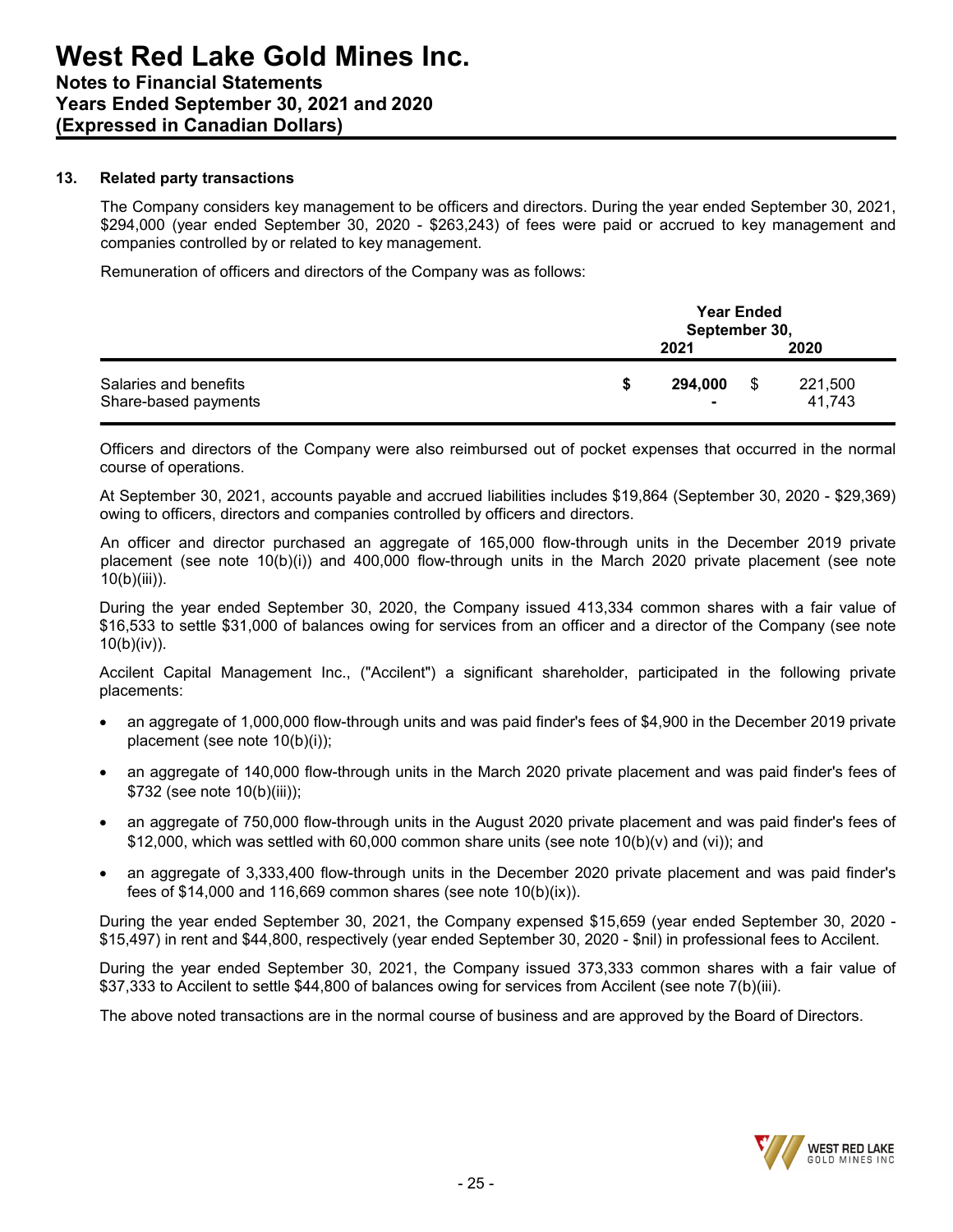# **13. Related party transactions (Continued)**

As at September 30, 2021, directors and officers of the Company that individually control less than 10% of the common shares collectively control 7,015,586 common shares of the Company or approximately 4% of shares outstanding.

As at September 30, 2021, Accilent has indirect control and direction over 40,880,201 common shares and direct control and direction over 1,425,877 common shares of the Company, representing approximately 23% of shares outstanding.

To the knowledge of directors and officers of the Company, the remainder of the Company's outstanding common shares are widely held. These holdings can change at any time, at the sole discretion of the shareholders.

#### **14. Commitment and contingencies**

Pursuant to the letter of agreement dated March 5, 2007 related to the 5 Golden Tree claim portion of the 26 claim Mount Jamie Mine property, a one-time payment of \$500,000 is to be paid within 30 days of the Company obtaining a bankable feasibility study. In addition, the Company must make advance royalty payments of \$10,000 per year, which will be deductible from future net smelter royalties, if any.

The Company is partly financed by the issuance of flow-through shares. However, there is no guarantee that the funds spent by the Company will qualify as Canadian exploration expenses, even if the Company has committed to take all the necessary measures for this purpose. The Company has an obligation to spend \$2,168,508 prior to December 31, 2021. As at September 30, 2021, the balance of the obligation is approximately \$364,000. Under the recent Federal Budget legislation (Bill C-30) which was given Royal Assent on June 29, 2021, the Company has until December 31, 2022 to meet the remainder of the Canadian exploration expenditure obligation.

In June 2021, the Company entered into a change of control agreement (the "CofC") with Mr. Thomas Meredith, Executive Chairman of the Company, and Mr. John Kontak, President of the Company. Each CofC has identical terms and provide that, upon a change of control of the Company, as defined in the CofC, either Mr. Meredith or Mr. Kontak shall receive:

- 12 months compensation and a to be determined equity amount if either Mr. Meredith or Mr. Kontak resigns within 3 months of the change of control;
- 12 months compensation and a to be determined equity amount if either Mr. Meredith or Mr. Kontak is terminated with 12 months of the change of control; or
- should the change of control be the result of a hostile takeover, as defined in the CofC, Mr. Meredith or Mr. Kontak shall receive 24 months compensation and a to be determined equity amount.

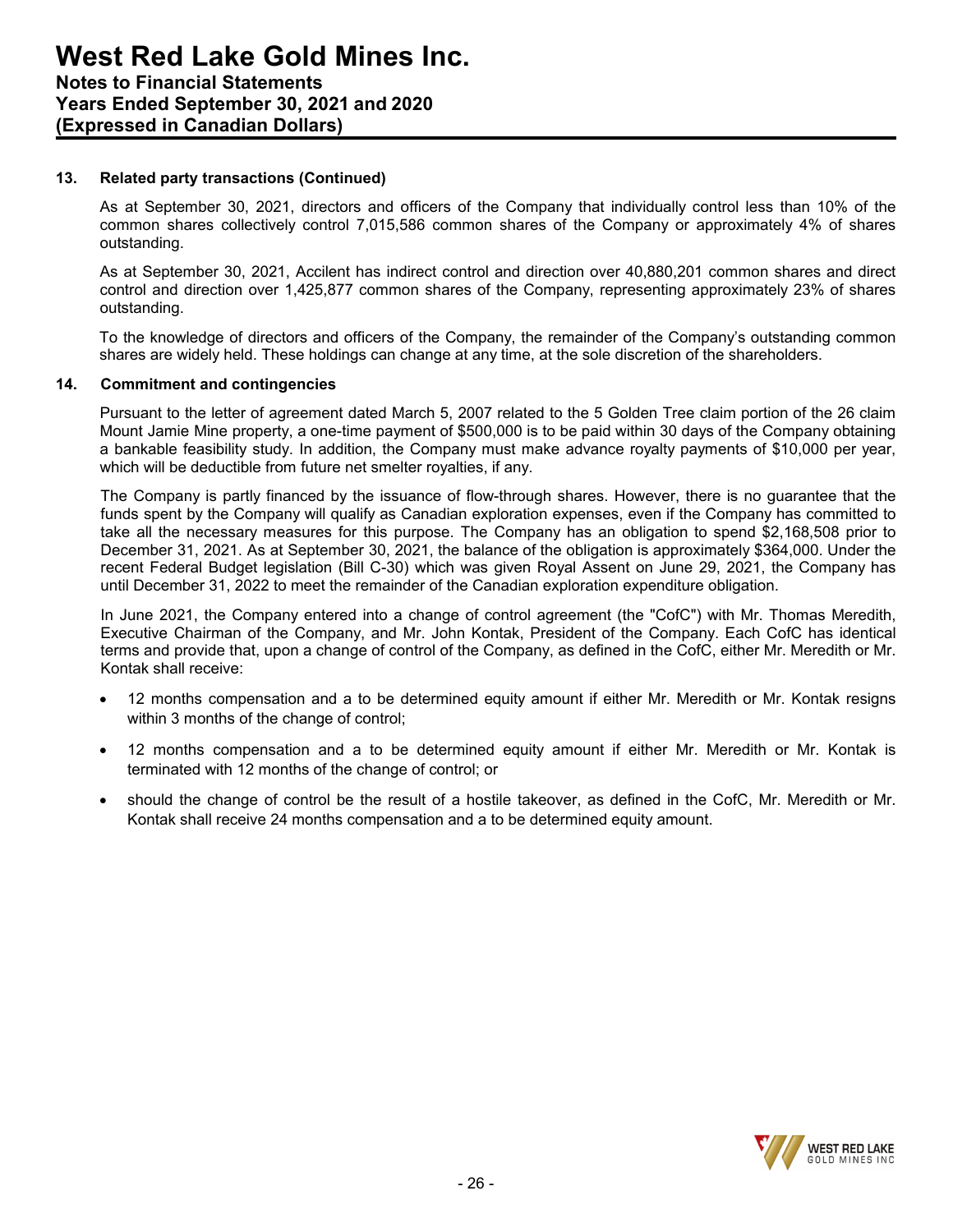#### **15. Income taxes**

## (a) Provision for income taxes

The following table reconciles the expected income tax provision at the statutory tax rate of 26.5% (2020 - 26.5%) to the amounts recognized in the statement of loss:

|                                                                                                                                         | <b>Year Ended</b><br>September 30, |                       |                     |
|-----------------------------------------------------------------------------------------------------------------------------------------|------------------------------------|-----------------------|---------------------|
|                                                                                                                                         |                                    | 2021                  | 2020                |
| Net loss before income taxes                                                                                                            | S.                                 | $(1,483,830)$ \$      | (1, 281, 883)       |
| Expected tax recovery at statutory rates<br>Increase (decrease) resulting from                                                          |                                    | (393, 215)            | (339,700)           |
| True up of prior year timing differences<br>Share-based compensation and non-deductible expenses<br>Effect of flow-through renunciation |                                    | (13, 472)<br>153,899  | 66,260<br>152,583   |
| Total income tax (recovery)                                                                                                             | \$                                 | 353,240<br>100,452 \$ | 95,910<br>(24, 947) |
| The Company's income tax (recovery) is allocated as follows:<br>Current tax recovery<br>Deferred tax (recovery)                         | \$                                 | \$<br>100,452         | (24, 947)           |
|                                                                                                                                         | \$                                 | $100,452$ \$          | (24, 947)           |

#### (b) Deferred tax balances

The tax effects of temporary differences that give rise to deferred tax assets and deferred tax liabilities at September 30, 2021 and 2020 are as follows:

|                                      | September 30, |                 |             |
|--------------------------------------|---------------|-----------------|-------------|
| As at                                |               | 2021            | 2020        |
| Deferred income tax asset            |               |                 |             |
| Non-capital tax losses carry-forward | S             | $2,655,470$ \$  | 2,383,750   |
| Share issue costs                    |               | 43,220          | 55,520      |
| Fixed assets                         |               | 60,087          | 59,000      |
| Lease liability                      |               | 9,872           | 11,880      |
|                                      |               | 2,768,649       | 2,510,150   |
| Deferred tax liabilities             |               |                 |             |
| Deferred exploration expenses        |               | (3,425,789)     | (2,972,900) |
| Right-of-use asset                   |               | (9, 436)        | (11,950)    |
| Net deferred tax liability           | \$            | $(666, 576)$ \$ | (474,700)   |

# (c) Capital losses

The tax benefit of capital losses of \$2,498,130 which can be carried forward indefinitely, has not been recognized in the financial statements due to the unpredictability of future capital gains.